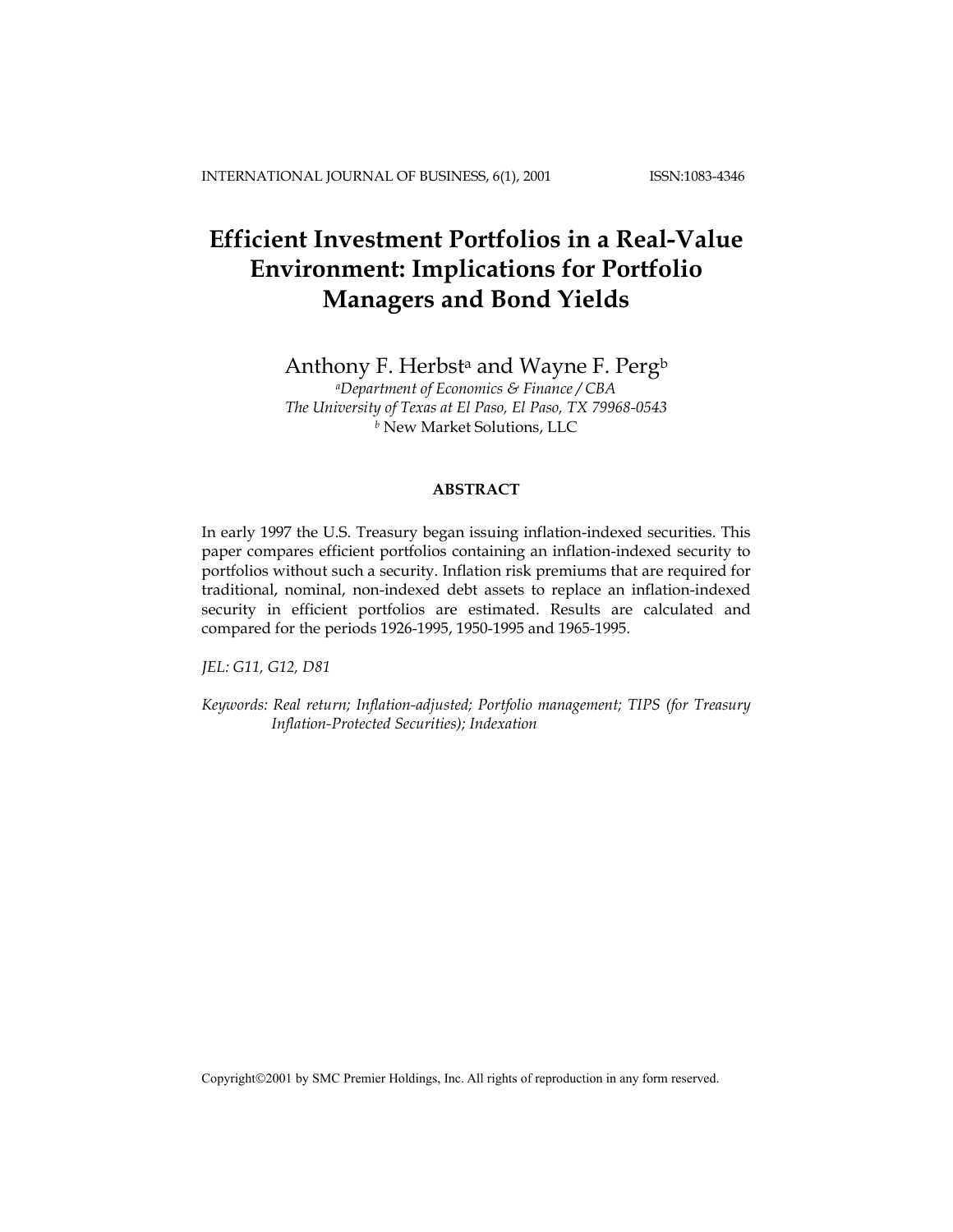# **I. INTRODUCTION**

Until early 1997, when the U.S. Treasury issued inflation-indexed bonds, U.S. investment managers had no asset that provided an assured inflation-indexed return1. Availability of inflation-indexed securities—constant-dollar-value assets—now offers new opportunities for optimizing portfolio risk-return tradeoff. This also poses new challenges, because some things considered to be true turn out to be false, or at least questionable, in the presence of inflation-indexed securities, when everything is benchmarked in real terms.

In real, constant dollar terms over a multi-period investment horizon, a nominal dollar U.S. Treasury bill, the traditional risk-free asset, turns out to be anything but risk free. This is due to the uncertain future rate of inflation and the turnover of investment at future interest rates that cannot be known in advance.

For the purposes of this study we assume that a security exists that offers a guaranteed fixed return after the effects of inflation. At present, those indexed securities that exist closely approximate, but do not exactly satisfy this ideal, because of lags in making the inflation adjustment<sup>2</sup> and the tax treatment accorded the adjustment.3 Fluctuations in the market's real rate of return will affect the realized real rate of return, but a buy and hold strategy will minimize variations in the real rate of return. To approximate the actual (and worst case) results that may be expected with the new U.S. Treasury TIPS (Treasury Inflation Protected Securities), we examine the effects of lagging the inflation indexed return by 1, 2, and 3 months.

# **II. A BRIEF HISTORY OF INFLATION-INDEXED SECURITIES**

The U.S. Treasury is a latecomer to offering inflation-adjusted securities. In modern times Finland in 1945 was the first nation to offer inflation adjustment in government financial instruments. Since then, many other nations have issued such debt. Table 1 shows the dates of implementation of inflation indexation in countries whose national governments offer such securities.

In January, 1997 the United States issued its first inflation indexed bonds in two centuries.4 The initial securities offered were 10-year inflation-indexed notes. This was followed by a 5-year inflation-indexed note and a 30-year bond. These securities are issued with a single price in a Dutch auction, as are the current non-indexed 2- and 5-year notes. Bidding is on the basis of real yield, expressed to three decimal places. The index used to measure inflation is the CPI-U, the non-seasonally adjusted U.S. City Average All Items Consumer Price Index for All Urban Consumers, which is published monthly by the Bureau of Labor Statistics of the U.S. Department of Labor.5 The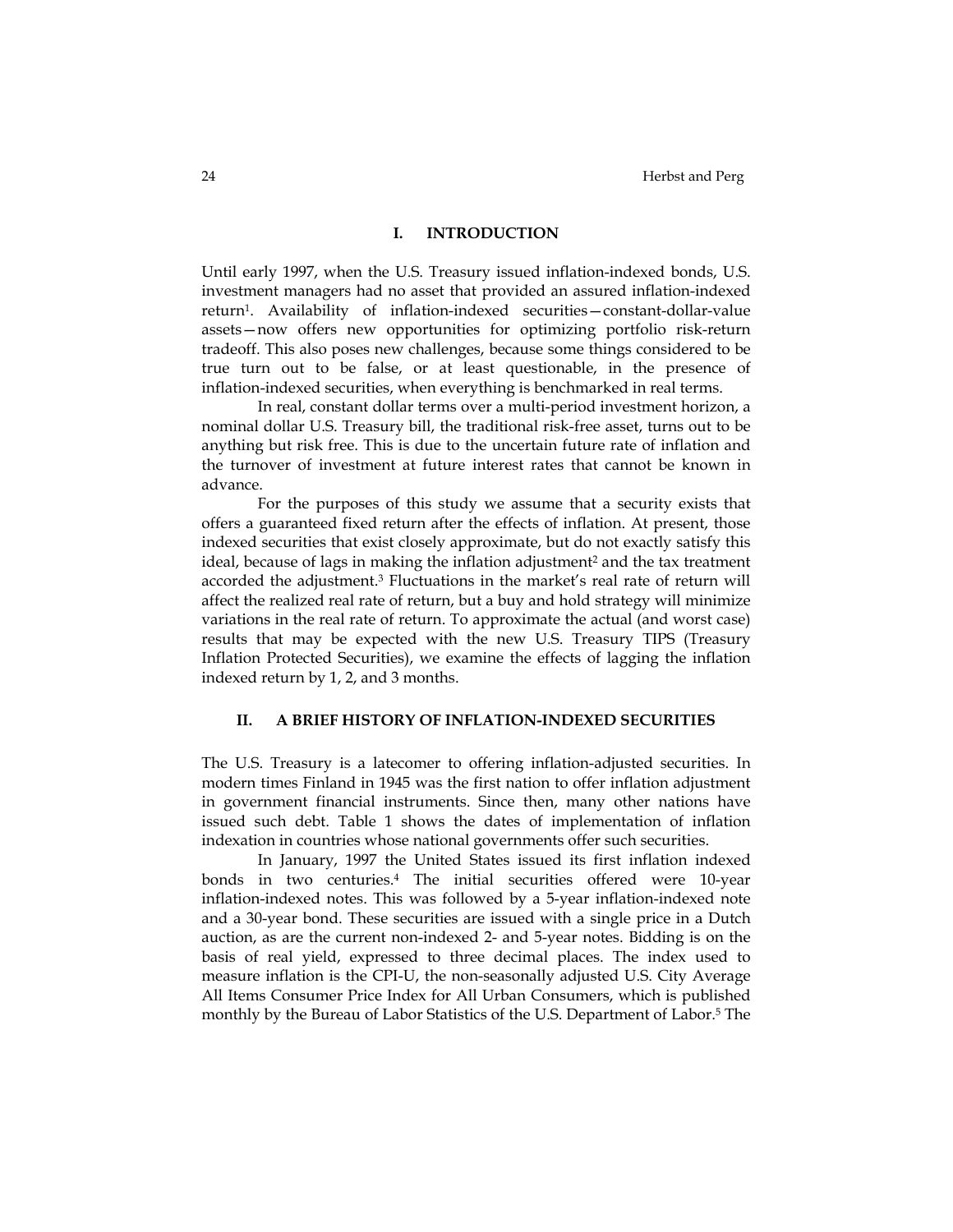market yield on these securities, over the inflation rate, has remained around 3-5/8 percent.

| Date of      | Country        | Type of          | <b>Inflation Rate</b> |  |  |
|--------------|----------------|------------------|-----------------------|--|--|
| Introduction |                | Indexation       | in Year Prior to      |  |  |
|              |                |                  | Introduction          |  |  |
| 1945         | Finland        | Wholesale Prices | $6.4\%$               |  |  |
| 1955         | Israel         | Consumer prices  | 12.3%                 |  |  |
| 1955         | <b>Iceland</b> | Consumer prices  | 0.0%                  |  |  |
| 1964         | Brazil         | Wholesale prices | 69.2%                 |  |  |
| 1966         | Chile          | Consumer prices  | 22.2%                 |  |  |
| 1967         | Colombia       | Wholesale prices | 19.7%                 |  |  |
| 1972         | Argentina      | Wholesale prices | 34.8%                 |  |  |
| 1975*        | UK.            | Consumer prices  | 16.1%                 |  |  |
| 1981         | UK.            | Consumer prices  | 14.0%                 |  |  |
| 1985         | Australia      | Consumer prices  | 4.5%                  |  |  |
| 1989         | Mexico         | Consumer prices  | 114.8%                |  |  |
| 1991         | Canada         | Consumer prices  | 4.8%                  |  |  |
| 1994         | Sweden         | Consumer prices  | 4.4%                  |  |  |
| 1995         | New Zealand    | Consumer prices  | 2.8%                  |  |  |

**Table 1**  Dates of introduction of indexed bonds with inflation rates

\* In 1975 the UK issued non-marketable index-linked national savings retirement bonds ("granny bonds"). Marketable index-linked debt was first issued in 1981.

Source: John Y. Campbell and Robert J. Shiller, "A Scorecard for Indexed Government Debt," paper prepared for the NBER Macroeconomics Annual Conference, March 8-9, 1996. (Table detail suppressed.)

Issue of inflation-indexed securities by the federal government will likely pave the way for acceptance of privately issued inflation adjusted securities.<sup>6</sup> Also, the current tax treatment of the phantom income from inflation adjustment may serve to focus public attention on how current U.S. tax law penalizes preservation of purchasing power, and thus may eventually help lead to revision of the tax code. In the U.K. there is no tax on the "inflation-induced increase in the nominal principal."7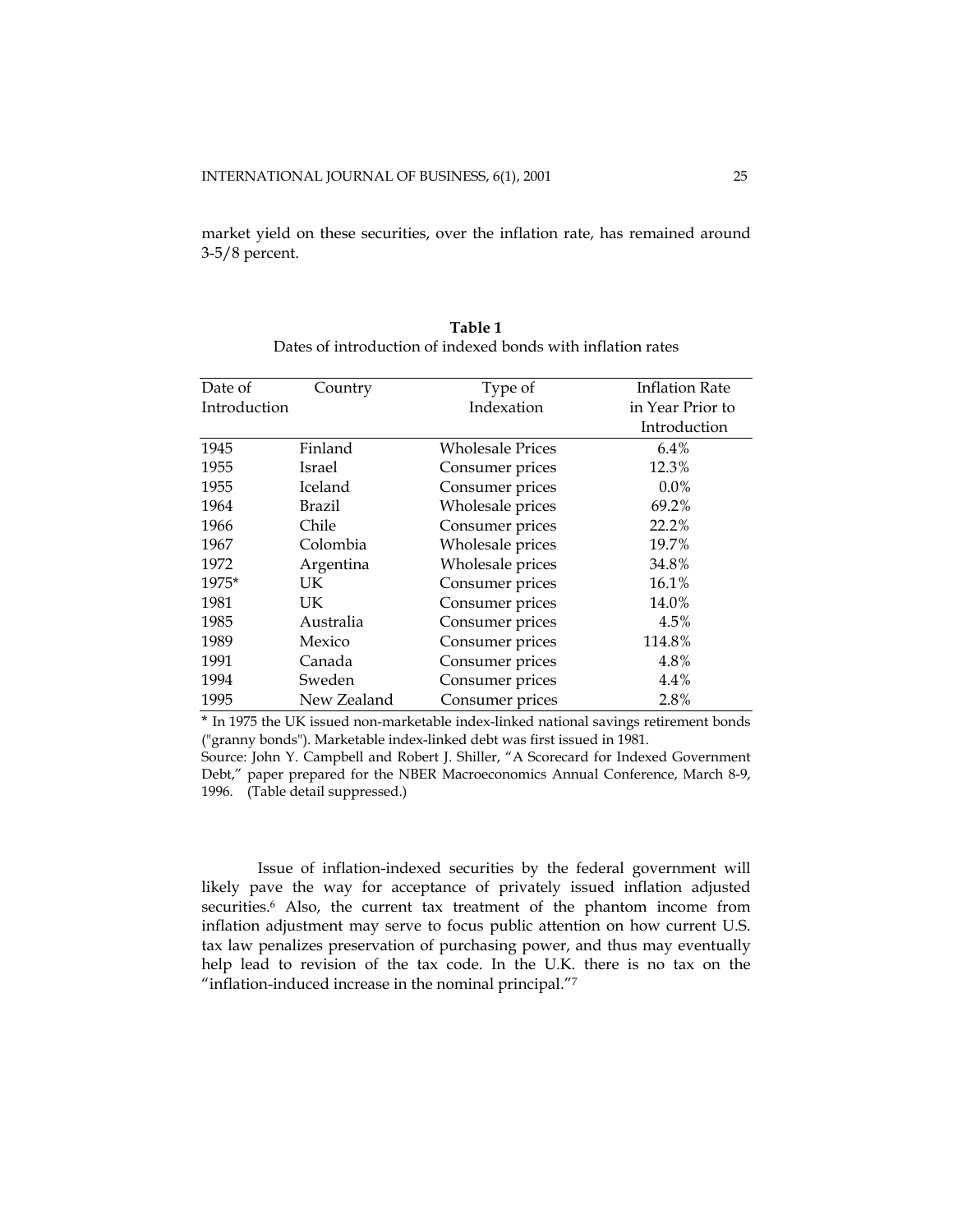## **III. MODEL AND DATA**

We assume the existence of an inflation indexed security that offers a fixed, guaranteed return of 3.25 percent per annum after inflation, adjusted without a lag.8 Later we relax this restrictive assumption to consider the effects from adjustment lags of from 1 to 3 months. We ignore taxes because, although taxable investors could be penalized by the taxation of phantom income, institutional investors who are not subject to income tax on investment earnings dominate the investment scene, and individuals can invest using tax-sheltered accounts. We assume that the constant dollar security has zero variance and is uncorrelated with the other financial assets in the portfolio. Although this assumption may not hold exactly, institutional investors can closely approach zero variance and zero correlation with the real returns on other investments by employing a buy-and-hold strategy with the inflation-adjusted asset. A buy-and-hold strategy has the further advantage of minimizing transaction costs and portfolio management costs.

In addition to the constant dollar security we include *inflation-adjusted* return indices for five other financial asset classes: (1) U.S. Treasury Bills, (2) Intermediate Government Bonds, (3) Long- Term Corporate Bonds, (4) Common Stocks, and (5) Small Stocks. The classifications we use are those of Ibbotson Associates in their Summary Statistics of Annual Returns, Inflation-Adjusted series. The Ibbotson inflation-adjusted return (real wealth) indices are used to calculate the natural logarithms of one plus the monthly return for each series:  $\ln (1 + R_t) = \ln (W_t/W_{t-1})$  where  $R_t$  is the monthly real return for month *t*, *Wt* is the real wealth (total return) index for month *t*, and *Wt-1* is the real wealth (total return) for month *t* – 1. We use the logarithm of the return ratio for the usual reason that this gives equal weight to gains and losses of the same amount. Ibbotson and Associates construct their inflation-adjusted total return (real wealth) series by dividing the unadjusted indices by the inflation index as follows:  $W_t = [I_t/C_t]$  where  $I_t$  is the nominal value index, and *Ct* the index of price level for period *t*.

We use the Markowitz portfolio model to calculate points along the efficient frontier by maximizing the quadratic objective function

$$
\sum_{i=1}^{N} w_i E[r_i] - A \sum_{i=1}^{N} \sum_{j=1}^{N} w_i w_j \hat{\sigma}_{ij}
$$
\n
$$
\tag{1}
$$

subject to the constraints

$$
\textstyle \sum\limits_{i=1}^{N} w_i = 1 \,, \;\; w_i \geq 0 \forall i
$$

where the  $r_i$ , are the natural logarithms of  $(1 + R_i)$ ,  $w_i$ ,  $w_j$  are portfolio weights,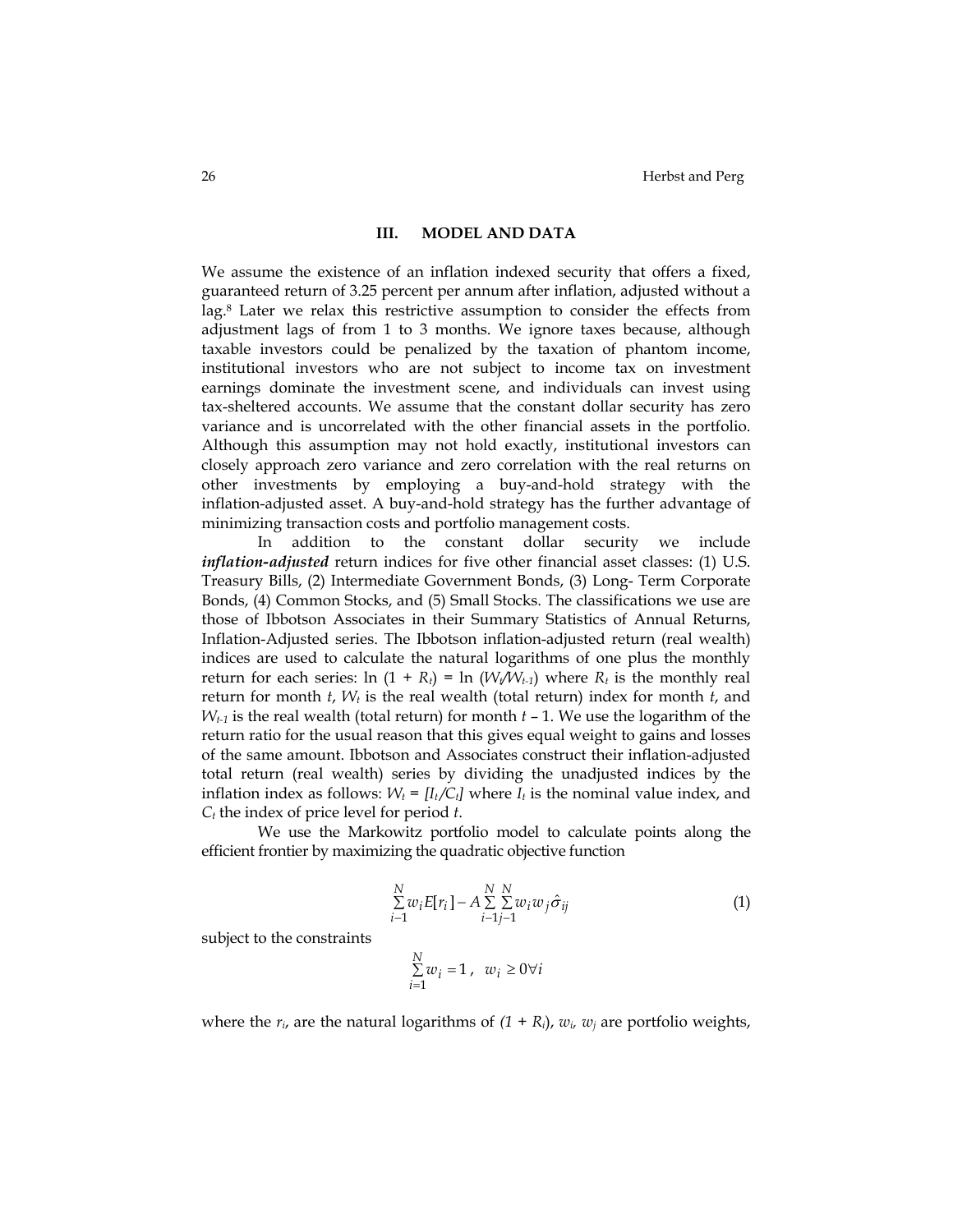and the  $\hat{\sigma}_{ij}$  are estimated covariances of the  $r_i$ ,  $r_j$ . This formulation precludes short selling. In the context of institutional investment, short selling is not typically an important consideration, particularly as it is either prohibited or difficult to sell bonds short.<sup>9</sup> The term  $A$  is a parameter, the coefficient of risk aversion<sup>10</sup> that imposes a penalty on portfolio variance,  $0 \le A \le \infty$ . A value of *A* = 0 provides the portfolio of maximum return without regard to risk, while an infinite *A* returns the minimum risk portfolio. Optimization of portfolio weights for a range of *A* values provides points along the efficient frontier. We use this formulation instead of the one more commonly encountered in textbooks that minimizes risk subject to a set of constraints. The two approaches yield equivalent results. To move from an inefficient point to an efficient point one may move to a higher return for the same risk, or may move to lower risk for the same return.

Maximizing a return objective function that contains a risk penalty allows us to develop results for specific coefficients of risk aversion. This offers the advantage of allowing discussion to directly relate risk to the components of each efficient portfolio when discussing the different portfolio weights obtained in the optimization. With the fast calculation engine available in Excel™ Solver add-in, or in the Quattro Pro™ optimizer, there is little reason to prefer the alternative objective function and constraint system.11

The reader may have noticed that we do not follow the usual textbook approach, which assumes the existence of a truly risk-free asset, but in practice takes the T-bill rate as proxy for the risk-free asset, and then fits a tangent line from that rate to the efficient frontier that was determined from stock returns alone. We instead employ an equal opportunity optimization in which T-bills must compete with the other assets under consideration.12 And we include both government and corporate bonds, not solely common stocks, to better simulate what a portfolio manager would do in practice. In a one-holding-period scenario T-bills are risk-free in the sense that the nominal rate the investor will receive is as certain as any payment can be. But, in a multiple-period scenario the rate is not certain because the T-bill investment must be rolled over, and the rate of inflation is uncertain.

We use logarithms of monthly expected returns, variances and covariances for the optimization. The resulting efficient frontier returns are then converted to normal annual real rates for ease of interpretation. Two sets of optimizations are performed to find paired values of portfolio return and portfolio variance. One set contains the constant dollar asset with the five other assets, the other does not contain the constant dollar asset.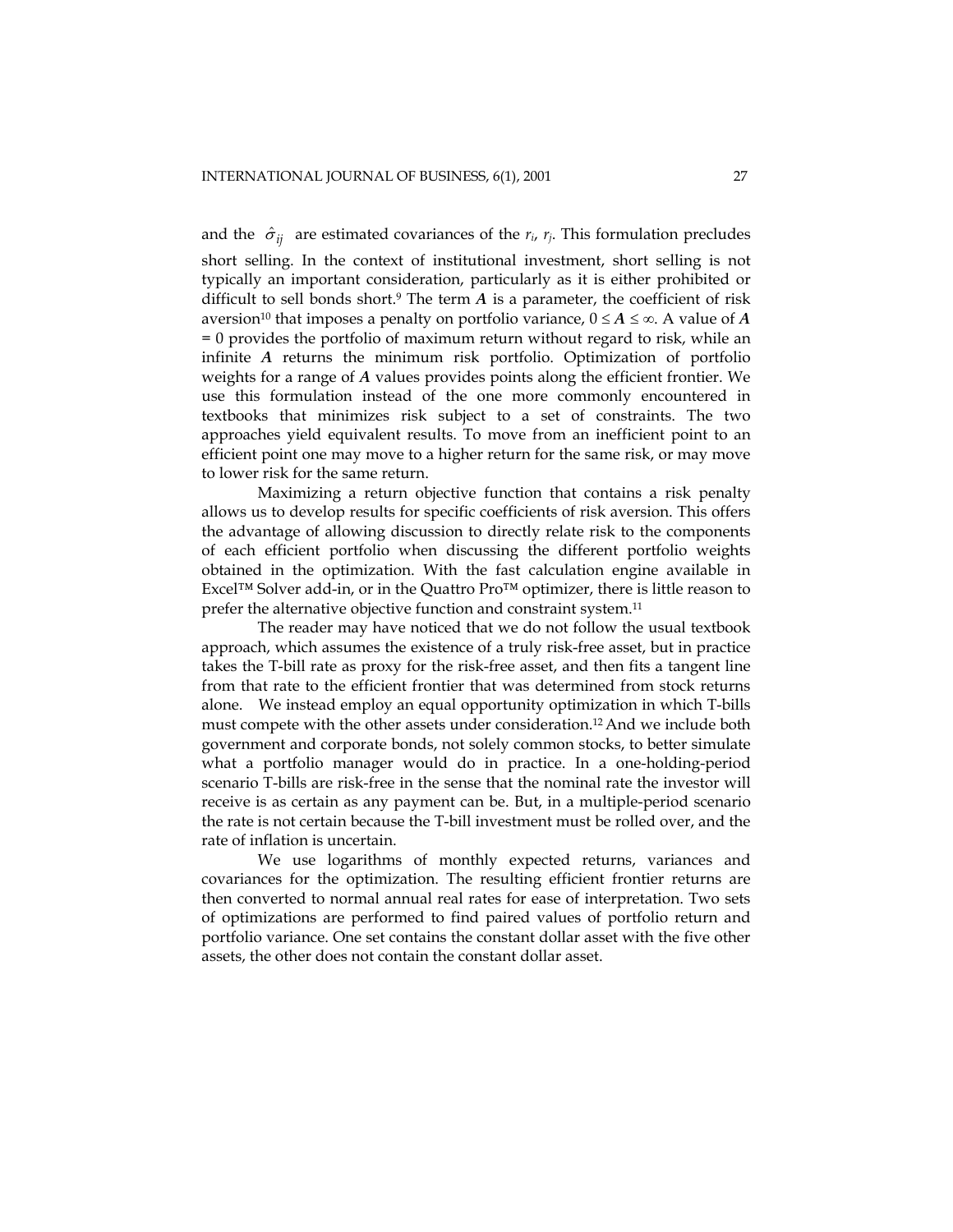## **IV. THE 1926-1995 PERIOD**

Figure 1 displays a plot of the return-variance pairs for the efficient frontier of portfolios that do not contain the constant dollar asset along with the return-variance set for portfolios that do contain it.

Examination of the graph reveals that portfolios containing the constant dollar asset dominate those that do not, except for high risk portfolios. The constant dollar asset plays the role of risk-free asset, and thus one has a linear combination of the constant dollar asset with portfolios of the other assets that are composed of combinations of large and small stocks. *The constant-dollar asset dominates T-bills, Intermediate Governments, and Long-Term Corporate bonds.* From about 8 percent annual rate of return, the overlay follows the efficient frontier of the portfolios that do not contain the constant dollar asset. This is because, for real returns of 8 percent of more, the constant dollar asset is not included in the portfolio holdings, which become 100 percent equity (stock) investments.13



## **V. THE 1950-1995 PERIOD**

Figure 2 contains an overlay of the efficient frontier of portfolios containing the constant dollar asset upon those excluding it for the 1950-1995 period. For this span both are approximately linear, and steeper (return rises faster than variance increases) than the earlier period.

# **VI. THE 1965-1995 PERIOD**

The analysis is repeated for the 1965-1995 period, yielding the results plotted in Figure 3. This is the most recent period of those considered, and thus it should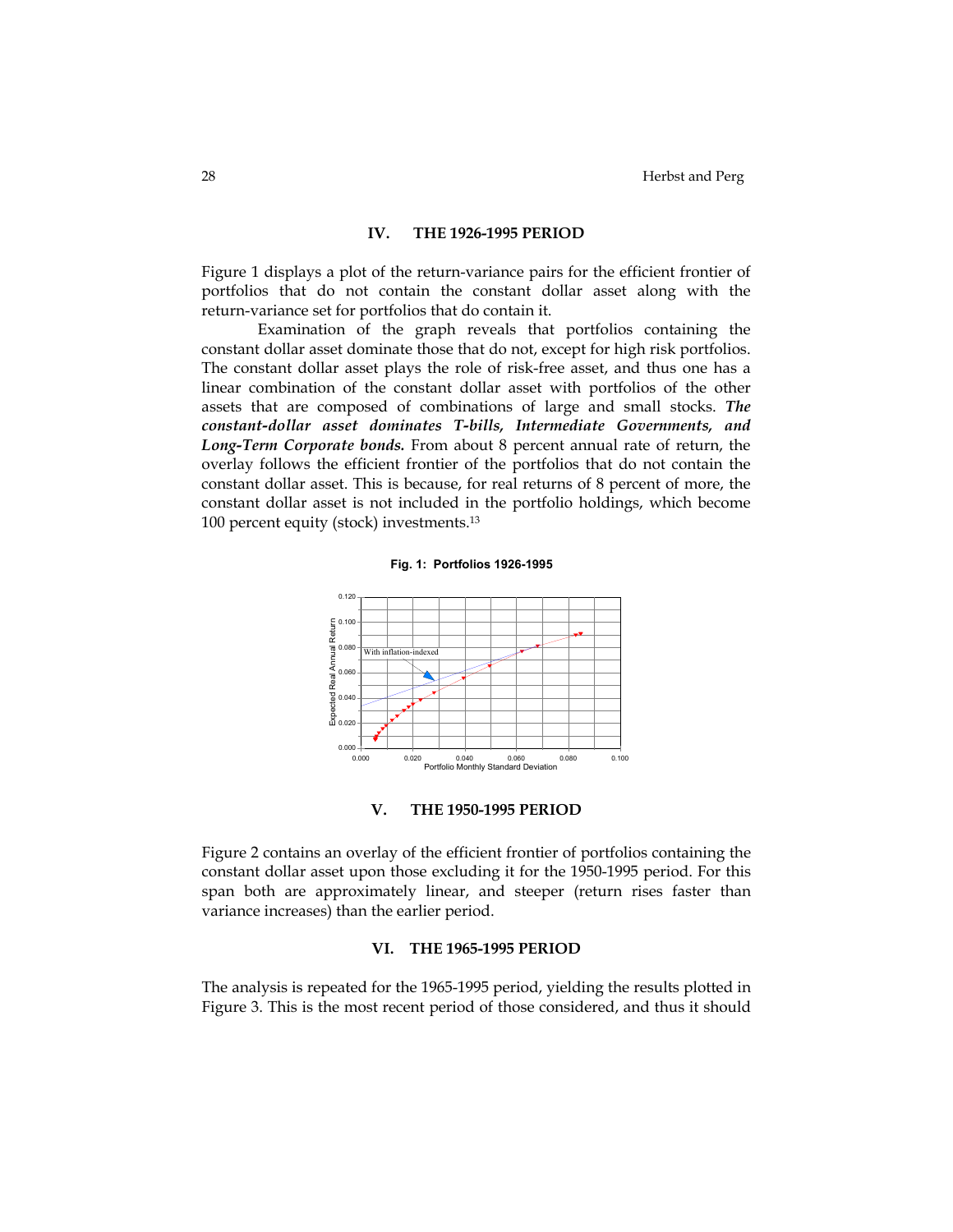relate more closely to current conditions. For this period both efficient frontiers are approximately linear. This linearity makes possible a simplified analysis.



**Fig. 2: Portfolios 1950-1995**





In the presence of the real return, constant dollar asset, only large and small stocks are included in portfolios. In no case do T-bills, Intermediate Governments, or Long-term Corporates enter the efficient portfolio. It is only in efficient portfolios where there is no constant dollar asset that those traditional instruments are included. In the presence of the constant dollar asset, only those portfolios that are optimal for low aversion to risk (coefficient of risk aversion of less than 0.500) exclude the constant dollar asset.

For 1950-1995 Long-term Corporates are not included in either efficient set. Given the amount of such securities actually included in institutional portfolios this is an interesting result. It raises questions about the traditional management practices of funds that invest in corporate bonds—and that would include most of them. Even in the 1926-1995 period Long-term Corporates are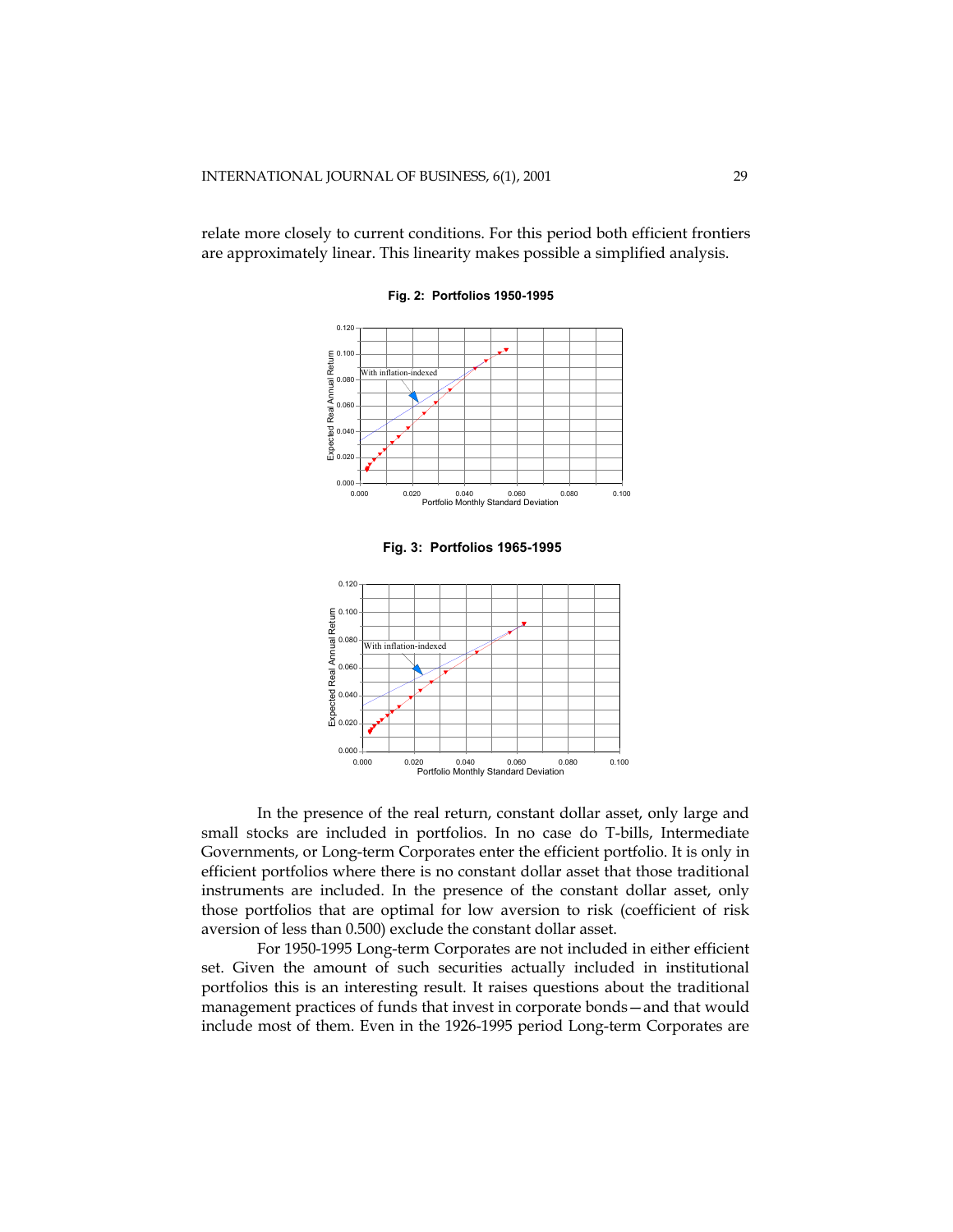included in the efficient portfolios for only a narrow range of risk aversion coefficients (0.75 to 2.00). We reiterate that it is not our purpose to account for asset prices, but to suggest that investors who take real returns as given should consider the implications of our results.

The 1965-1995 period offers perhaps the most interesting results. In no efficient portfolio are either Long-term Corporates or Large Stocks included. But small stocks are included in all efficient portfolios, whether with or without the real return asset. When the assumed constant dollar asset is available, efficient portfolios for the 1965-1995 period consist exclusively of the constant dollar asset and Small Stocks.

These empirical results suggest some questions. What return would be necessary, given the risk characteristics of Intermediate Governments and Long-term Corporates, for them to be included in the efficient portfolio in place of the inflation-indexed, constant dollar asset? The answer can provide a benchmark for the amount of price premium that the inflation-indexed security could command in the market over those securities. To address this question we concentrate on the 1965-1995 period because it is more recent and thus is more similar to the present economy. Table 2 contains the summary results for Intermediate Governments and Long-term Corporates.

|                   |                         |          | alive KealKin ffolk chicichi portiono |          |                   |          |          |  |
|-------------------|-------------------------|----------|---------------------------------------|----------|-------------------|----------|----------|--|
| Portfolio Weights |                         |          |                                       |          | Portfolio Weights |          |          |  |
|                   | Coef RiskAver = $0.750$ |          |                                       |          |                   |          |          |  |
| IntGov            | <b>IntGov</b>           | RealRtn  | SmStock                               | LTCorp   |                   |          |          |  |
| BasisDif          |                         |          |                                       | BasisDif | <b>LTCorp</b>     | RealRtn  | SmStock  |  |
| 19.25             | 0.000000                | 0.216925 | 0.783075                              | 50       | 0.000000          | 0.216925 | 0.783075 |  |
| 29.25             | 0.013237                | 0.204343 | 0.782421                              | 75       | 0.054835          | 0.168523 | 0.776641 |  |
| 39.25             | 0.197760                | 0.028942 | 0.773298                              | 100      | 0.240331          | 0.004792 | 0.754877 |  |
| 44.25             | 0.232870                | 0.000000 | 0.767130                              | 125      | 0.279881          | 0.000000 | 0.720119 |  |
|                   |                         |          |                                       | 150      | 0.314956          | 0.000000 | 0.685045 |  |
|                   | $Coef RiskAver = 1.000$ |          |                                       |          |                   |          |          |  |
| <b>IntGov</b>     |                         |          |                                       | LTCorp   |                   |          |          |  |
| BasisDif          | <b>IntGov</b>           | RealRtn  | <b>SmStock</b>                        | BasisDif | LTCorp            | RealRtn  | SmStock  |  |
| 19.25             | 0.000000                | 0.412694 | 0.587306                              | 50       | 0.000000          | 0.412694 | 0.587306 |  |
| 29.25             | 0.009928                | 0.403257 | 0.586816                              | 75       | 0.041126          | 0.376393 | 0.582481 |  |
| 39.25             | 0.148320                | 0.271707 | 0.579973                              | 100      | 0.180248          | 0.253594 | 0.566158 |  |
| 44.25             | 0.217470                | 0.205975 | 0.576555                              | 125      | 0.319065          | 0.131065 | 0.549870 |  |
| 69.25             | 0.443869                | 0.000000 | 0.556131                              | 150      | 0.457577          | 0.008804 | 0.533618 |  |
|                   |                         |          |                                       | 175      | 0.491906          | 0.000000 | 0.508094 |  |

**Table 2**  Yield premia required for IntGov and LTCorp to drive RealRtn from efficient portfolio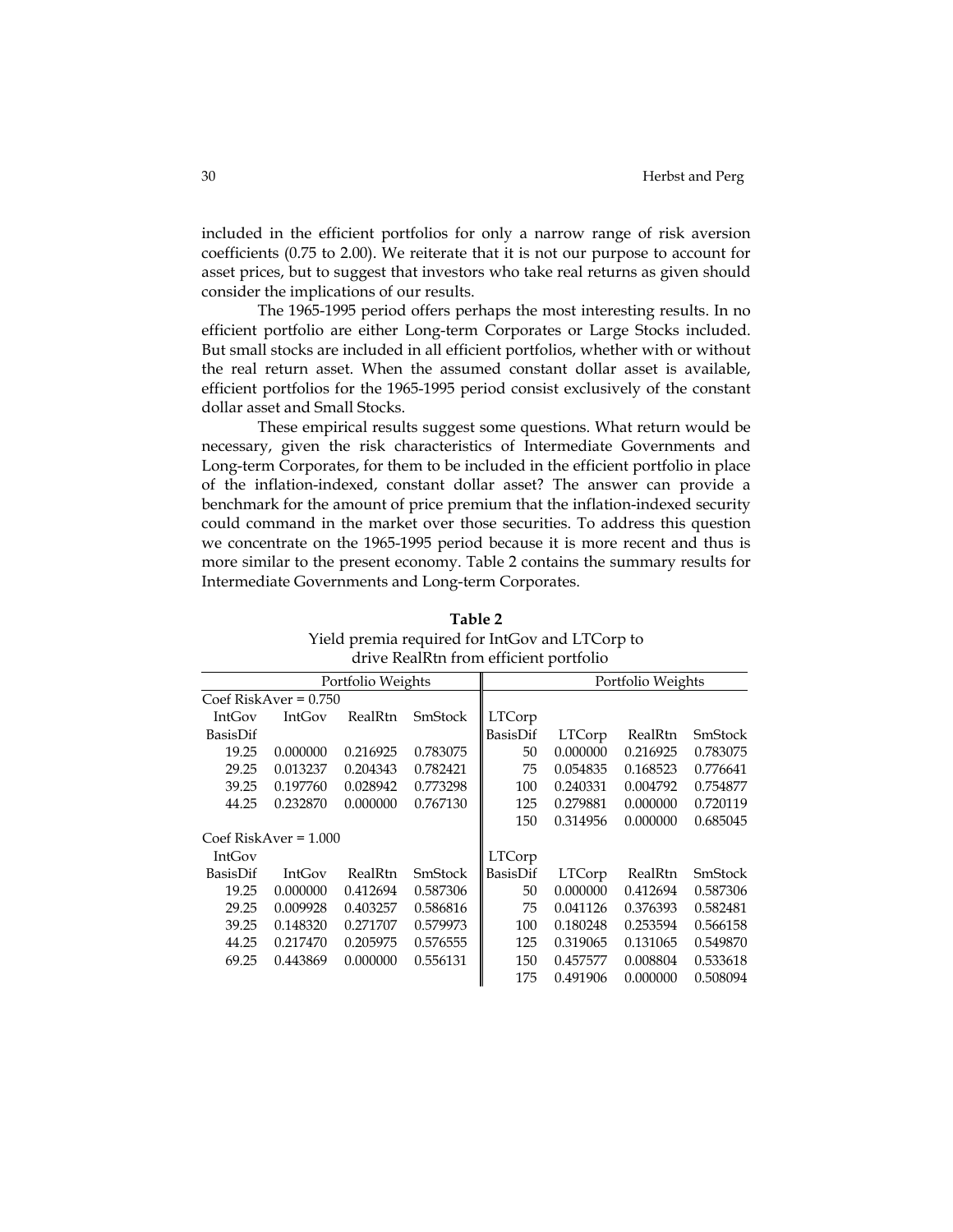| <b>LTCorp</b><br>IntGov<br>BasisDif<br>SmStock<br>BasisDif<br><b>LTCorp</b><br>SmStock<br>IntGov<br>RealRtn<br>RealRtn<br>19.25<br>0.000000<br>0.608462<br>0.391538<br>50<br>0.000000<br>0.608462<br>0.391538<br>29.25<br>75<br>0.027417<br>0.006618<br>0.602171<br>0.391210<br>0.584262<br>0.388321<br>39.25<br>0.098880<br>0.386649<br>100<br>0.502396<br>0.514471<br>0.120165<br>0.377438<br>44.25<br>0.144980<br>0.470650<br>0.384370<br>125<br>0.212710<br>0.420710<br>0.366580<br>69.25<br>0.375177<br>0.251834<br>0.372989<br>150<br>0.305051<br>0.339203<br>0.355746<br>94.25<br>0.604867<br>0.033501<br>0.361633<br>175<br>0.397191<br>0.257874<br>0.344935<br>0.000000<br>200<br>119.25<br>0.654753<br>0.345247<br>0.489130<br>0.176722<br>0.334148<br>225<br>0.580869<br>0.095747<br>0.323384<br>250<br>0.672409<br>0.014948<br>0.312643<br>275<br>0.703475<br>0.000000<br>0.296525<br>Coef RiskAver = $2.500$<br>IntGov<br><b>LTCorp</b><br>BasisDif<br>RealRtn<br>SmStock<br>BasisDif<br><b>LTCorp</b><br>SmStock<br>IntGov<br>RealRtn<br>19.25<br>0.000000<br>0.765077<br>0.234923<br>50<br>0.000000<br>0.765078<br>0.234923<br>29.25<br>0.003971<br>0.234726<br>75<br>0.016451<br>0.232992<br>0.761303<br>0.750557<br>39.25<br>0.059328<br>0.708683<br>0.231989<br>100<br>0.072100<br>0.701438<br>0.226463<br>44.25<br>0.230622<br>125<br>0.086988<br>0.682390<br>0.127626<br>0.652426<br>0.219948<br>69.25<br>0.225106<br>0.551101<br>0.223793<br>150<br>0.183031<br>0.603522<br>0.213447<br>175<br>94.25<br>0.362920<br>0.420100<br>0.216980<br>0.238315<br>0.554724<br>0.206961<br>119.25<br>0.500431<br>0.289388<br>200<br>0.293478<br>0.506033<br>0.210181<br>0.200489<br>225<br>144.25<br>0.637641<br>0.158962<br>0.203398<br>0.348522<br>0.457448<br>0.194030<br>169.25<br>0.774550<br>0.028821<br>0.196629<br>250<br>0.403445<br>0.408969<br>0.187586<br>275<br>194.25<br>0.812896<br>0.000000<br>0.187104<br>0.458250<br>0.360594<br>0.181156<br>300<br>0.512937<br>0.312324<br>0.174739<br>325<br>0.567506<br>0.264158<br>0.168337<br>350<br>0.621958<br>0.216095<br>0.161948<br>375<br>0.676293<br>0.168135<br>0.155573<br>IntGov<br><b>LTCorp</b><br>BasisDif<br>BasisDif<br>RealRtn<br>SmStock<br><b>LTCorp</b><br>RealRtn<br>SmStock<br>IntGov<br>19.25<br>0.000000<br>0.765077<br>0.234923<br>75<br>0.000000<br>0.882539<br>0.117461<br>29.25<br>0.003971<br>0.234726<br>125<br>0.063813<br>0.761303<br>0.826213<br>0.109974<br>0.231989<br>175<br>39.25<br>0.059328<br>0.708683<br>0.119157<br>0.777363<br>0.103480<br>225<br>44.25<br>0.086988<br>0.682390<br>0.230622<br>0.174261<br>0.728724<br>0.097015<br>69.25<br>0.225106<br>0.223793<br>275<br>0.229125<br>0.680297<br>0.551101<br>0.090578<br>325<br>94.25<br>0.362920<br>0.420100<br>0.216980<br>0.283753<br>0.632079<br>0.084168<br>119.25<br>0.500431<br>0.289388<br>375<br>0.338146<br>0.584068<br>0.210181<br>0.077786<br>425<br>0.392307<br>144.25<br>0.637641<br>0.158962<br>0.203398<br>0.536262<br>0.071432<br>475<br>0.446237<br>0.488659<br>0.065104<br>525<br>0.499939<br>0.058803<br>0.441258<br>575<br>0.553415<br>0.394057<br>0.052529<br>625<br>0.606666<br>0.347054<br>0.046281 | Coef RiskAver = 1.500   |  |  |  |  |  |
|------------------------------------------------------------------------------------------------------------------------------------------------------------------------------------------------------------------------------------------------------------------------------------------------------------------------------------------------------------------------------------------------------------------------------------------------------------------------------------------------------------------------------------------------------------------------------------------------------------------------------------------------------------------------------------------------------------------------------------------------------------------------------------------------------------------------------------------------------------------------------------------------------------------------------------------------------------------------------------------------------------------------------------------------------------------------------------------------------------------------------------------------------------------------------------------------------------------------------------------------------------------------------------------------------------------------------------------------------------------------------------------------------------------------------------------------------------------------------------------------------------------------------------------------------------------------------------------------------------------------------------------------------------------------------------------------------------------------------------------------------------------------------------------------------------------------------------------------------------------------------------------------------------------------------------------------------------------------------------------------------------------------------------------------------------------------------------------------------------------------------------------------------------------------------------------------------------------------------------------------------------------------------------------------------------------------------------------------------------------------------------------------------------------------------------------------------------------------------------------------------------------------------------------------------------------------------------------------------------------------------------------------------------------------------------------------------------------------------------------------------------------------------------------------------------------------------------------------------------------------------------------------------------------------------------------------------------------------------------------------------------------------------------------------------------------------------------------------------------------------------------------------------------------------------------------|-------------------------|--|--|--|--|--|
|                                                                                                                                                                                                                                                                                                                                                                                                                                                                                                                                                                                                                                                                                                                                                                                                                                                                                                                                                                                                                                                                                                                                                                                                                                                                                                                                                                                                                                                                                                                                                                                                                                                                                                                                                                                                                                                                                                                                                                                                                                                                                                                                                                                                                                                                                                                                                                                                                                                                                                                                                                                                                                                                                                                                                                                                                                                                                                                                                                                                                                                                                                                                                                                          |                         |  |  |  |  |  |
|                                                                                                                                                                                                                                                                                                                                                                                                                                                                                                                                                                                                                                                                                                                                                                                                                                                                                                                                                                                                                                                                                                                                                                                                                                                                                                                                                                                                                                                                                                                                                                                                                                                                                                                                                                                                                                                                                                                                                                                                                                                                                                                                                                                                                                                                                                                                                                                                                                                                                                                                                                                                                                                                                                                                                                                                                                                                                                                                                                                                                                                                                                                                                                                          |                         |  |  |  |  |  |
|                                                                                                                                                                                                                                                                                                                                                                                                                                                                                                                                                                                                                                                                                                                                                                                                                                                                                                                                                                                                                                                                                                                                                                                                                                                                                                                                                                                                                                                                                                                                                                                                                                                                                                                                                                                                                                                                                                                                                                                                                                                                                                                                                                                                                                                                                                                                                                                                                                                                                                                                                                                                                                                                                                                                                                                                                                                                                                                                                                                                                                                                                                                                                                                          |                         |  |  |  |  |  |
|                                                                                                                                                                                                                                                                                                                                                                                                                                                                                                                                                                                                                                                                                                                                                                                                                                                                                                                                                                                                                                                                                                                                                                                                                                                                                                                                                                                                                                                                                                                                                                                                                                                                                                                                                                                                                                                                                                                                                                                                                                                                                                                                                                                                                                                                                                                                                                                                                                                                                                                                                                                                                                                                                                                                                                                                                                                                                                                                                                                                                                                                                                                                                                                          |                         |  |  |  |  |  |
|                                                                                                                                                                                                                                                                                                                                                                                                                                                                                                                                                                                                                                                                                                                                                                                                                                                                                                                                                                                                                                                                                                                                                                                                                                                                                                                                                                                                                                                                                                                                                                                                                                                                                                                                                                                                                                                                                                                                                                                                                                                                                                                                                                                                                                                                                                                                                                                                                                                                                                                                                                                                                                                                                                                                                                                                                                                                                                                                                                                                                                                                                                                                                                                          |                         |  |  |  |  |  |
|                                                                                                                                                                                                                                                                                                                                                                                                                                                                                                                                                                                                                                                                                                                                                                                                                                                                                                                                                                                                                                                                                                                                                                                                                                                                                                                                                                                                                                                                                                                                                                                                                                                                                                                                                                                                                                                                                                                                                                                                                                                                                                                                                                                                                                                                                                                                                                                                                                                                                                                                                                                                                                                                                                                                                                                                                                                                                                                                                                                                                                                                                                                                                                                          |                         |  |  |  |  |  |
|                                                                                                                                                                                                                                                                                                                                                                                                                                                                                                                                                                                                                                                                                                                                                                                                                                                                                                                                                                                                                                                                                                                                                                                                                                                                                                                                                                                                                                                                                                                                                                                                                                                                                                                                                                                                                                                                                                                                                                                                                                                                                                                                                                                                                                                                                                                                                                                                                                                                                                                                                                                                                                                                                                                                                                                                                                                                                                                                                                                                                                                                                                                                                                                          |                         |  |  |  |  |  |
|                                                                                                                                                                                                                                                                                                                                                                                                                                                                                                                                                                                                                                                                                                                                                                                                                                                                                                                                                                                                                                                                                                                                                                                                                                                                                                                                                                                                                                                                                                                                                                                                                                                                                                                                                                                                                                                                                                                                                                                                                                                                                                                                                                                                                                                                                                                                                                                                                                                                                                                                                                                                                                                                                                                                                                                                                                                                                                                                                                                                                                                                                                                                                                                          |                         |  |  |  |  |  |
|                                                                                                                                                                                                                                                                                                                                                                                                                                                                                                                                                                                                                                                                                                                                                                                                                                                                                                                                                                                                                                                                                                                                                                                                                                                                                                                                                                                                                                                                                                                                                                                                                                                                                                                                                                                                                                                                                                                                                                                                                                                                                                                                                                                                                                                                                                                                                                                                                                                                                                                                                                                                                                                                                                                                                                                                                                                                                                                                                                                                                                                                                                                                                                                          |                         |  |  |  |  |  |
|                                                                                                                                                                                                                                                                                                                                                                                                                                                                                                                                                                                                                                                                                                                                                                                                                                                                                                                                                                                                                                                                                                                                                                                                                                                                                                                                                                                                                                                                                                                                                                                                                                                                                                                                                                                                                                                                                                                                                                                                                                                                                                                                                                                                                                                                                                                                                                                                                                                                                                                                                                                                                                                                                                                                                                                                                                                                                                                                                                                                                                                                                                                                                                                          |                         |  |  |  |  |  |
|                                                                                                                                                                                                                                                                                                                                                                                                                                                                                                                                                                                                                                                                                                                                                                                                                                                                                                                                                                                                                                                                                                                                                                                                                                                                                                                                                                                                                                                                                                                                                                                                                                                                                                                                                                                                                                                                                                                                                                                                                                                                                                                                                                                                                                                                                                                                                                                                                                                                                                                                                                                                                                                                                                                                                                                                                                                                                                                                                                                                                                                                                                                                                                                          |                         |  |  |  |  |  |
|                                                                                                                                                                                                                                                                                                                                                                                                                                                                                                                                                                                                                                                                                                                                                                                                                                                                                                                                                                                                                                                                                                                                                                                                                                                                                                                                                                                                                                                                                                                                                                                                                                                                                                                                                                                                                                                                                                                                                                                                                                                                                                                                                                                                                                                                                                                                                                                                                                                                                                                                                                                                                                                                                                                                                                                                                                                                                                                                                                                                                                                                                                                                                                                          |                         |  |  |  |  |  |
|                                                                                                                                                                                                                                                                                                                                                                                                                                                                                                                                                                                                                                                                                                                                                                                                                                                                                                                                                                                                                                                                                                                                                                                                                                                                                                                                                                                                                                                                                                                                                                                                                                                                                                                                                                                                                                                                                                                                                                                                                                                                                                                                                                                                                                                                                                                                                                                                                                                                                                                                                                                                                                                                                                                                                                                                                                                                                                                                                                                                                                                                                                                                                                                          |                         |  |  |  |  |  |
|                                                                                                                                                                                                                                                                                                                                                                                                                                                                                                                                                                                                                                                                                                                                                                                                                                                                                                                                                                                                                                                                                                                                                                                                                                                                                                                                                                                                                                                                                                                                                                                                                                                                                                                                                                                                                                                                                                                                                                                                                                                                                                                                                                                                                                                                                                                                                                                                                                                                                                                                                                                                                                                                                                                                                                                                                                                                                                                                                                                                                                                                                                                                                                                          |                         |  |  |  |  |  |
|                                                                                                                                                                                                                                                                                                                                                                                                                                                                                                                                                                                                                                                                                                                                                                                                                                                                                                                                                                                                                                                                                                                                                                                                                                                                                                                                                                                                                                                                                                                                                                                                                                                                                                                                                                                                                                                                                                                                                                                                                                                                                                                                                                                                                                                                                                                                                                                                                                                                                                                                                                                                                                                                                                                                                                                                                                                                                                                                                                                                                                                                                                                                                                                          |                         |  |  |  |  |  |
|                                                                                                                                                                                                                                                                                                                                                                                                                                                                                                                                                                                                                                                                                                                                                                                                                                                                                                                                                                                                                                                                                                                                                                                                                                                                                                                                                                                                                                                                                                                                                                                                                                                                                                                                                                                                                                                                                                                                                                                                                                                                                                                                                                                                                                                                                                                                                                                                                                                                                                                                                                                                                                                                                                                                                                                                                                                                                                                                                                                                                                                                                                                                                                                          |                         |  |  |  |  |  |
|                                                                                                                                                                                                                                                                                                                                                                                                                                                                                                                                                                                                                                                                                                                                                                                                                                                                                                                                                                                                                                                                                                                                                                                                                                                                                                                                                                                                                                                                                                                                                                                                                                                                                                                                                                                                                                                                                                                                                                                                                                                                                                                                                                                                                                                                                                                                                                                                                                                                                                                                                                                                                                                                                                                                                                                                                                                                                                                                                                                                                                                                                                                                                                                          |                         |  |  |  |  |  |
|                                                                                                                                                                                                                                                                                                                                                                                                                                                                                                                                                                                                                                                                                                                                                                                                                                                                                                                                                                                                                                                                                                                                                                                                                                                                                                                                                                                                                                                                                                                                                                                                                                                                                                                                                                                                                                                                                                                                                                                                                                                                                                                                                                                                                                                                                                                                                                                                                                                                                                                                                                                                                                                                                                                                                                                                                                                                                                                                                                                                                                                                                                                                                                                          |                         |  |  |  |  |  |
|                                                                                                                                                                                                                                                                                                                                                                                                                                                                                                                                                                                                                                                                                                                                                                                                                                                                                                                                                                                                                                                                                                                                                                                                                                                                                                                                                                                                                                                                                                                                                                                                                                                                                                                                                                                                                                                                                                                                                                                                                                                                                                                                                                                                                                                                                                                                                                                                                                                                                                                                                                                                                                                                                                                                                                                                                                                                                                                                                                                                                                                                                                                                                                                          |                         |  |  |  |  |  |
|                                                                                                                                                                                                                                                                                                                                                                                                                                                                                                                                                                                                                                                                                                                                                                                                                                                                                                                                                                                                                                                                                                                                                                                                                                                                                                                                                                                                                                                                                                                                                                                                                                                                                                                                                                                                                                                                                                                                                                                                                                                                                                                                                                                                                                                                                                                                                                                                                                                                                                                                                                                                                                                                                                                                                                                                                                                                                                                                                                                                                                                                                                                                                                                          |                         |  |  |  |  |  |
|                                                                                                                                                                                                                                                                                                                                                                                                                                                                                                                                                                                                                                                                                                                                                                                                                                                                                                                                                                                                                                                                                                                                                                                                                                                                                                                                                                                                                                                                                                                                                                                                                                                                                                                                                                                                                                                                                                                                                                                                                                                                                                                                                                                                                                                                                                                                                                                                                                                                                                                                                                                                                                                                                                                                                                                                                                                                                                                                                                                                                                                                                                                                                                                          |                         |  |  |  |  |  |
|                                                                                                                                                                                                                                                                                                                                                                                                                                                                                                                                                                                                                                                                                                                                                                                                                                                                                                                                                                                                                                                                                                                                                                                                                                                                                                                                                                                                                                                                                                                                                                                                                                                                                                                                                                                                                                                                                                                                                                                                                                                                                                                                                                                                                                                                                                                                                                                                                                                                                                                                                                                                                                                                                                                                                                                                                                                                                                                                                                                                                                                                                                                                                                                          |                         |  |  |  |  |  |
|                                                                                                                                                                                                                                                                                                                                                                                                                                                                                                                                                                                                                                                                                                                                                                                                                                                                                                                                                                                                                                                                                                                                                                                                                                                                                                                                                                                                                                                                                                                                                                                                                                                                                                                                                                                                                                                                                                                                                                                                                                                                                                                                                                                                                                                                                                                                                                                                                                                                                                                                                                                                                                                                                                                                                                                                                                                                                                                                                                                                                                                                                                                                                                                          |                         |  |  |  |  |  |
|                                                                                                                                                                                                                                                                                                                                                                                                                                                                                                                                                                                                                                                                                                                                                                                                                                                                                                                                                                                                                                                                                                                                                                                                                                                                                                                                                                                                                                                                                                                                                                                                                                                                                                                                                                                                                                                                                                                                                                                                                                                                                                                                                                                                                                                                                                                                                                                                                                                                                                                                                                                                                                                                                                                                                                                                                                                                                                                                                                                                                                                                                                                                                                                          |                         |  |  |  |  |  |
|                                                                                                                                                                                                                                                                                                                                                                                                                                                                                                                                                                                                                                                                                                                                                                                                                                                                                                                                                                                                                                                                                                                                                                                                                                                                                                                                                                                                                                                                                                                                                                                                                                                                                                                                                                                                                                                                                                                                                                                                                                                                                                                                                                                                                                                                                                                                                                                                                                                                                                                                                                                                                                                                                                                                                                                                                                                                                                                                                                                                                                                                                                                                                                                          |                         |  |  |  |  |  |
|                                                                                                                                                                                                                                                                                                                                                                                                                                                                                                                                                                                                                                                                                                                                                                                                                                                                                                                                                                                                                                                                                                                                                                                                                                                                                                                                                                                                                                                                                                                                                                                                                                                                                                                                                                                                                                                                                                                                                                                                                                                                                                                                                                                                                                                                                                                                                                                                                                                                                                                                                                                                                                                                                                                                                                                                                                                                                                                                                                                                                                                                                                                                                                                          |                         |  |  |  |  |  |
|                                                                                                                                                                                                                                                                                                                                                                                                                                                                                                                                                                                                                                                                                                                                                                                                                                                                                                                                                                                                                                                                                                                                                                                                                                                                                                                                                                                                                                                                                                                                                                                                                                                                                                                                                                                                                                                                                                                                                                                                                                                                                                                                                                                                                                                                                                                                                                                                                                                                                                                                                                                                                                                                                                                                                                                                                                                                                                                                                                                                                                                                                                                                                                                          |                         |  |  |  |  |  |
|                                                                                                                                                                                                                                                                                                                                                                                                                                                                                                                                                                                                                                                                                                                                                                                                                                                                                                                                                                                                                                                                                                                                                                                                                                                                                                                                                                                                                                                                                                                                                                                                                                                                                                                                                                                                                                                                                                                                                                                                                                                                                                                                                                                                                                                                                                                                                                                                                                                                                                                                                                                                                                                                                                                                                                                                                                                                                                                                                                                                                                                                                                                                                                                          |                         |  |  |  |  |  |
|                                                                                                                                                                                                                                                                                                                                                                                                                                                                                                                                                                                                                                                                                                                                                                                                                                                                                                                                                                                                                                                                                                                                                                                                                                                                                                                                                                                                                                                                                                                                                                                                                                                                                                                                                                                                                                                                                                                                                                                                                                                                                                                                                                                                                                                                                                                                                                                                                                                                                                                                                                                                                                                                                                                                                                                                                                                                                                                                                                                                                                                                                                                                                                                          |                         |  |  |  |  |  |
|                                                                                                                                                                                                                                                                                                                                                                                                                                                                                                                                                                                                                                                                                                                                                                                                                                                                                                                                                                                                                                                                                                                                                                                                                                                                                                                                                                                                                                                                                                                                                                                                                                                                                                                                                                                                                                                                                                                                                                                                                                                                                                                                                                                                                                                                                                                                                                                                                                                                                                                                                                                                                                                                                                                                                                                                                                                                                                                                                                                                                                                                                                                                                                                          | Coef RiskAver = $5.000$ |  |  |  |  |  |
|                                                                                                                                                                                                                                                                                                                                                                                                                                                                                                                                                                                                                                                                                                                                                                                                                                                                                                                                                                                                                                                                                                                                                                                                                                                                                                                                                                                                                                                                                                                                                                                                                                                                                                                                                                                                                                                                                                                                                                                                                                                                                                                                                                                                                                                                                                                                                                                                                                                                                                                                                                                                                                                                                                                                                                                                                                                                                                                                                                                                                                                                                                                                                                                          |                         |  |  |  |  |  |
|                                                                                                                                                                                                                                                                                                                                                                                                                                                                                                                                                                                                                                                                                                                                                                                                                                                                                                                                                                                                                                                                                                                                                                                                                                                                                                                                                                                                                                                                                                                                                                                                                                                                                                                                                                                                                                                                                                                                                                                                                                                                                                                                                                                                                                                                                                                                                                                                                                                                                                                                                                                                                                                                                                                                                                                                                                                                                                                                                                                                                                                                                                                                                                                          |                         |  |  |  |  |  |
|                                                                                                                                                                                                                                                                                                                                                                                                                                                                                                                                                                                                                                                                                                                                                                                                                                                                                                                                                                                                                                                                                                                                                                                                                                                                                                                                                                                                                                                                                                                                                                                                                                                                                                                                                                                                                                                                                                                                                                                                                                                                                                                                                                                                                                                                                                                                                                                                                                                                                                                                                                                                                                                                                                                                                                                                                                                                                                                                                                                                                                                                                                                                                                                          |                         |  |  |  |  |  |
|                                                                                                                                                                                                                                                                                                                                                                                                                                                                                                                                                                                                                                                                                                                                                                                                                                                                                                                                                                                                                                                                                                                                                                                                                                                                                                                                                                                                                                                                                                                                                                                                                                                                                                                                                                                                                                                                                                                                                                                                                                                                                                                                                                                                                                                                                                                                                                                                                                                                                                                                                                                                                                                                                                                                                                                                                                                                                                                                                                                                                                                                                                                                                                                          |                         |  |  |  |  |  |
|                                                                                                                                                                                                                                                                                                                                                                                                                                                                                                                                                                                                                                                                                                                                                                                                                                                                                                                                                                                                                                                                                                                                                                                                                                                                                                                                                                                                                                                                                                                                                                                                                                                                                                                                                                                                                                                                                                                                                                                                                                                                                                                                                                                                                                                                                                                                                                                                                                                                                                                                                                                                                                                                                                                                                                                                                                                                                                                                                                                                                                                                                                                                                                                          |                         |  |  |  |  |  |
|                                                                                                                                                                                                                                                                                                                                                                                                                                                                                                                                                                                                                                                                                                                                                                                                                                                                                                                                                                                                                                                                                                                                                                                                                                                                                                                                                                                                                                                                                                                                                                                                                                                                                                                                                                                                                                                                                                                                                                                                                                                                                                                                                                                                                                                                                                                                                                                                                                                                                                                                                                                                                                                                                                                                                                                                                                                                                                                                                                                                                                                                                                                                                                                          |                         |  |  |  |  |  |
|                                                                                                                                                                                                                                                                                                                                                                                                                                                                                                                                                                                                                                                                                                                                                                                                                                                                                                                                                                                                                                                                                                                                                                                                                                                                                                                                                                                                                                                                                                                                                                                                                                                                                                                                                                                                                                                                                                                                                                                                                                                                                                                                                                                                                                                                                                                                                                                                                                                                                                                                                                                                                                                                                                                                                                                                                                                                                                                                                                                                                                                                                                                                                                                          |                         |  |  |  |  |  |
|                                                                                                                                                                                                                                                                                                                                                                                                                                                                                                                                                                                                                                                                                                                                                                                                                                                                                                                                                                                                                                                                                                                                                                                                                                                                                                                                                                                                                                                                                                                                                                                                                                                                                                                                                                                                                                                                                                                                                                                                                                                                                                                                                                                                                                                                                                                                                                                                                                                                                                                                                                                                                                                                                                                                                                                                                                                                                                                                                                                                                                                                                                                                                                                          |                         |  |  |  |  |  |
|                                                                                                                                                                                                                                                                                                                                                                                                                                                                                                                                                                                                                                                                                                                                                                                                                                                                                                                                                                                                                                                                                                                                                                                                                                                                                                                                                                                                                                                                                                                                                                                                                                                                                                                                                                                                                                                                                                                                                                                                                                                                                                                                                                                                                                                                                                                                                                                                                                                                                                                                                                                                                                                                                                                                                                                                                                                                                                                                                                                                                                                                                                                                                                                          |                         |  |  |  |  |  |
|                                                                                                                                                                                                                                                                                                                                                                                                                                                                                                                                                                                                                                                                                                                                                                                                                                                                                                                                                                                                                                                                                                                                                                                                                                                                                                                                                                                                                                                                                                                                                                                                                                                                                                                                                                                                                                                                                                                                                                                                                                                                                                                                                                                                                                                                                                                                                                                                                                                                                                                                                                                                                                                                                                                                                                                                                                                                                                                                                                                                                                                                                                                                                                                          |                         |  |  |  |  |  |
|                                                                                                                                                                                                                                                                                                                                                                                                                                                                                                                                                                                                                                                                                                                                                                                                                                                                                                                                                                                                                                                                                                                                                                                                                                                                                                                                                                                                                                                                                                                                                                                                                                                                                                                                                                                                                                                                                                                                                                                                                                                                                                                                                                                                                                                                                                                                                                                                                                                                                                                                                                                                                                                                                                                                                                                                                                                                                                                                                                                                                                                                                                                                                                                          |                         |  |  |  |  |  |
|                                                                                                                                                                                                                                                                                                                                                                                                                                                                                                                                                                                                                                                                                                                                                                                                                                                                                                                                                                                                                                                                                                                                                                                                                                                                                                                                                                                                                                                                                                                                                                                                                                                                                                                                                                                                                                                                                                                                                                                                                                                                                                                                                                                                                                                                                                                                                                                                                                                                                                                                                                                                                                                                                                                                                                                                                                                                                                                                                                                                                                                                                                                                                                                          |                         |  |  |  |  |  |
|                                                                                                                                                                                                                                                                                                                                                                                                                                                                                                                                                                                                                                                                                                                                                                                                                                                                                                                                                                                                                                                                                                                                                                                                                                                                                                                                                                                                                                                                                                                                                                                                                                                                                                                                                                                                                                                                                                                                                                                                                                                                                                                                                                                                                                                                                                                                                                                                                                                                                                                                                                                                                                                                                                                                                                                                                                                                                                                                                                                                                                                                                                                                                                                          |                         |  |  |  |  |  |
|                                                                                                                                                                                                                                                                                                                                                                                                                                                                                                                                                                                                                                                                                                                                                                                                                                                                                                                                                                                                                                                                                                                                                                                                                                                                                                                                                                                                                                                                                                                                                                                                                                                                                                                                                                                                                                                                                                                                                                                                                                                                                                                                                                                                                                                                                                                                                                                                                                                                                                                                                                                                                                                                                                                                                                                                                                                                                                                                                                                                                                                                                                                                                                                          |                         |  |  |  |  |  |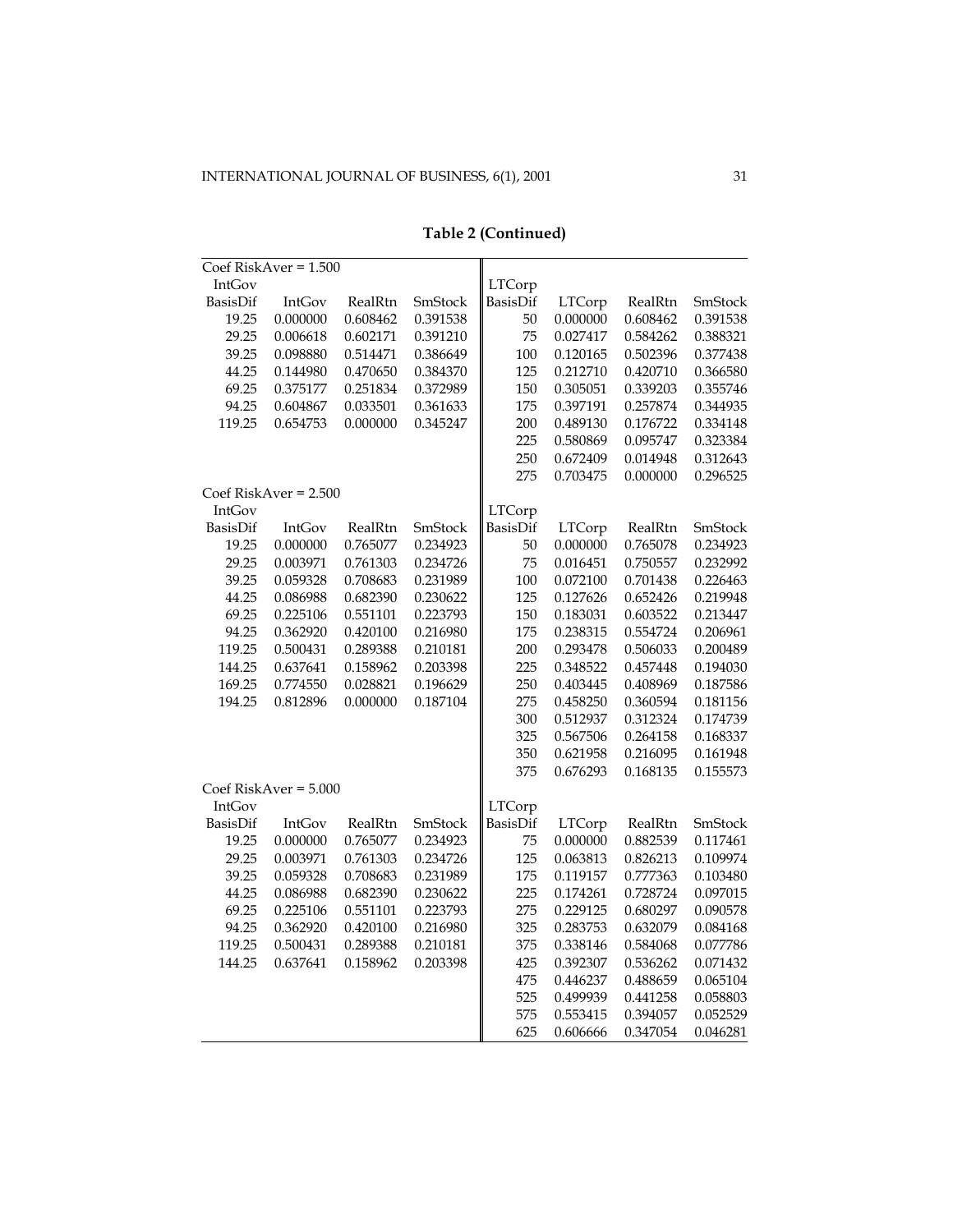Figures 4 through 6 show efficient frontier composition when the return on IntGov (Intermediate Term Governments) is varied to determine at what return these enter the efficient portfolio and at what return they drive the constant dollar asset from the portfolio. The bonds are not free of variation in return and thus they are not free of risk. Therefore, for them to enter the efficient portfolio they will have to offer a superior risk:return combination. We consider a range of risk, with the coefficient of risk aversion at 0.75, 1.00, 1.50, 2.50, and 5.00 (note that we plot only three of these). The lowest value is 0.75 because that is the coefficient for which an asset other than SmlStocks (Small Stocks) enters the efficient set. A value of 5.00 represents a high degree of risk aversion, one in which variance imposes a penalty in the optimization that is five times the positive weighting of expected return.

It is noteworthy that for every level of risk aversion we consider Intermediate Government Bonds must yield an annual return premium of more than 29 basis points over the constant dollar asset to enter the efficient portfolio in any amount. In the case of low risk aversion, 0.75, the inflation indexed security (RealRtn) is driven out of the portfolio at a real yield differential of between 39.25 and 44.25 basis points. But when we examine the situation for high aversion to risk (5.00) even at a real yield differential of 144.25 basis points, almost 16 percent of the portfolio remains in the indexed security.

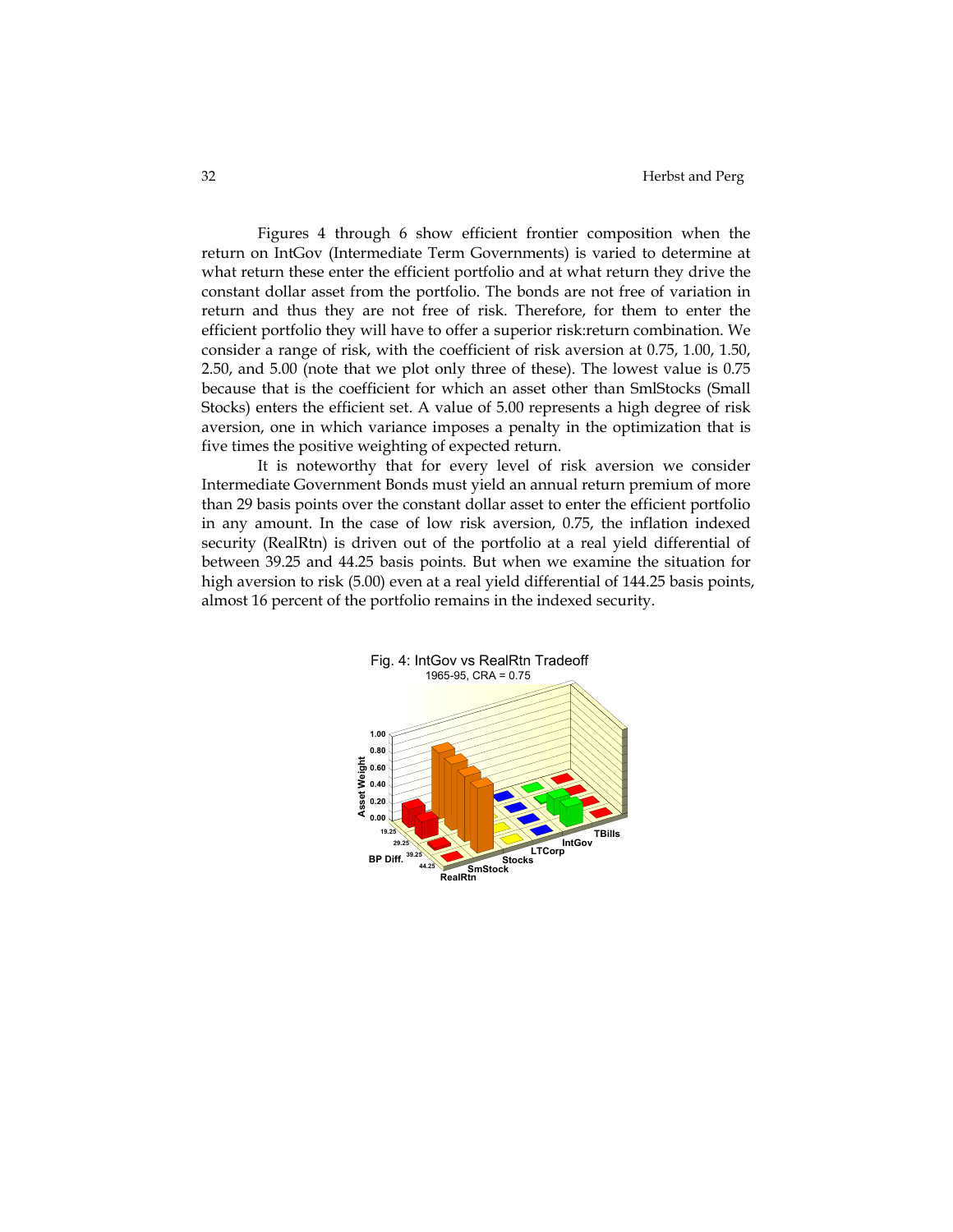



Figures 7 through 9 display efficient frontier composition when the return on LTCorp (Long Term Corporate bonds) is varied to determine at what return these enter the efficient portfolio and at what return, if any, they drive the constant dollar asset from the portfolio. Over the range of risk aversion considered, a real yield differential of at least 75 basis points over the constant dollar asset is required before the LTCorp asset enters the efficient set. In the case of great risk aversion (5.00) it takes between 75 and 125 basis points differential before LTCorp enters the portfolio.

For low aversion to risk (0.75) LTCorp drives the constant dollar asset out of the portfolio at a basis point differential of 125. For moderate risk aversion (1.00 to 1.50) LTCorp drives the indexed security out at yield differentials of 175 and 275 points, respectively. For high coefficients of risk aversion— 2.50 to 5.00—the constant dollar asset is not driven below 16.8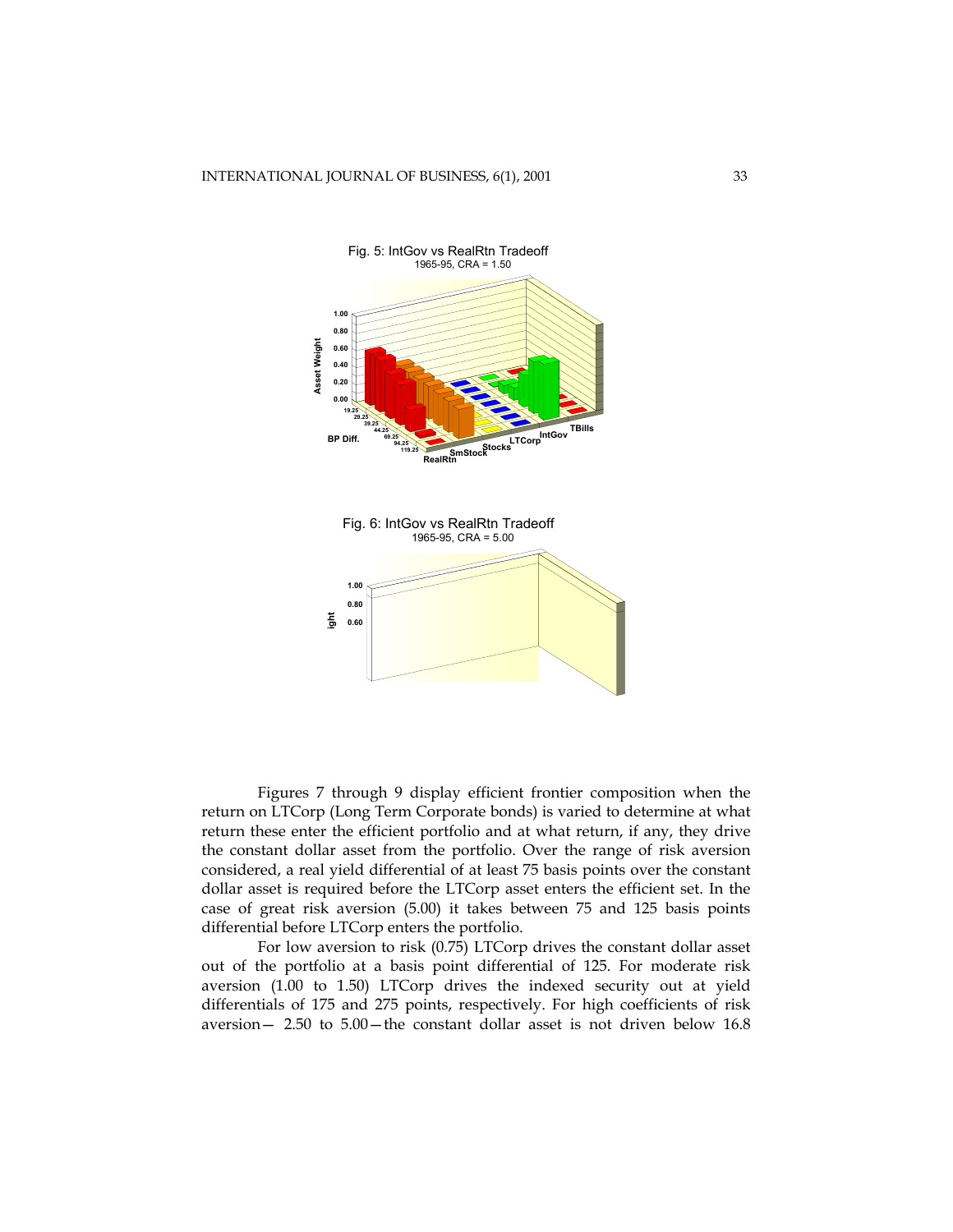percent or 34.7 percent even at real yield differentials of 375 or 625 basis points. A real yield differential of these amounts is hard to imagine, even in extreme states of the economy.

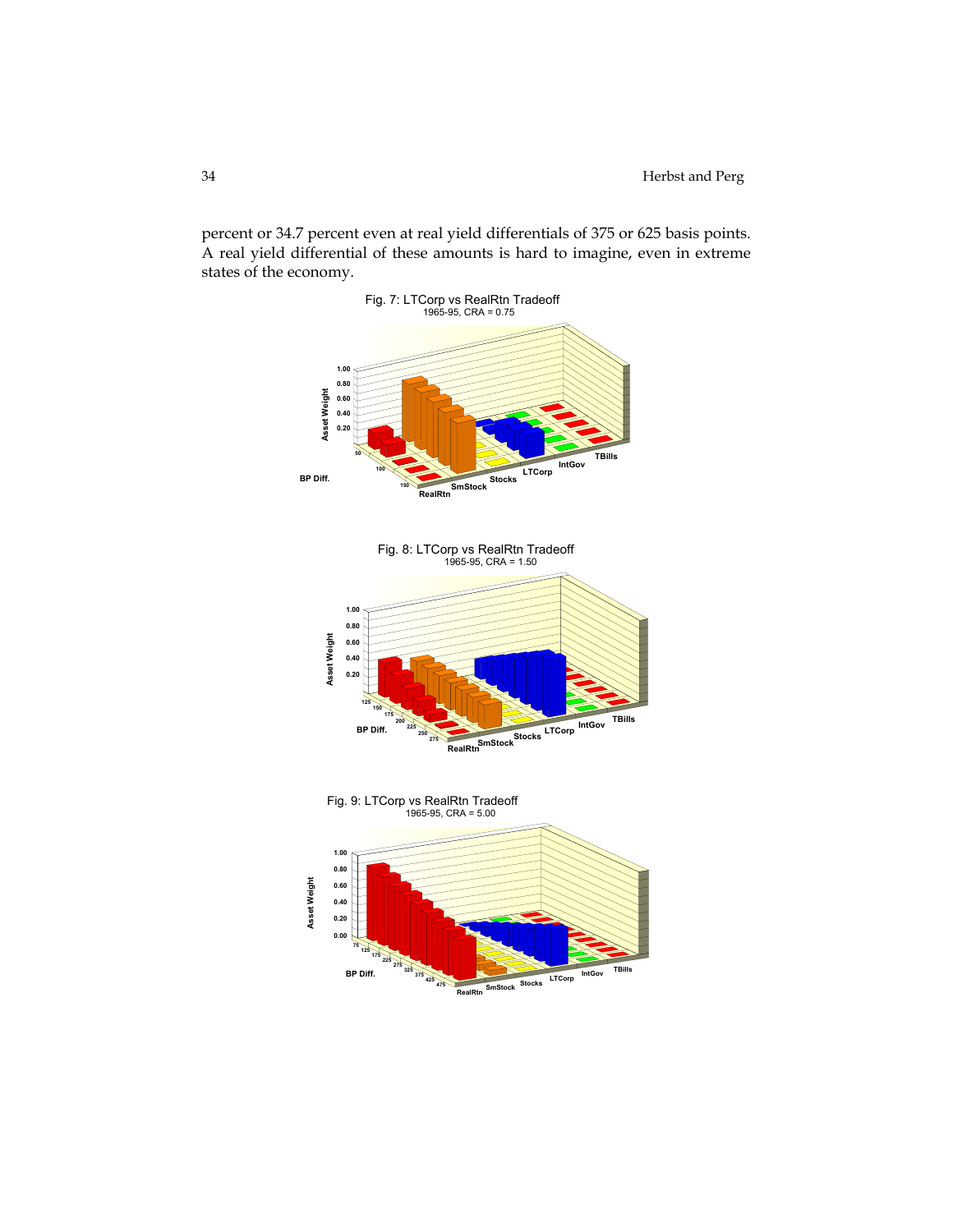From the above results, it seems clear that an indexed constant dollar security yielding a certain 3.25 percent per annum real return should play a part in virtually all portfolios, and the role will be greater as aversion to risk increases. In those cases where aversion to risk is low to moderate, historical data suggest that Intermediate Term Government bonds and Long Term Corporate bonds are unlikely to yield more than common stocks, either large or small. Therefore, it is unlikely that either bond will figure prominently in portfolios when asset managers are free to choose constant dollar assets instead. We predict that, when investors become aware of the advantages of indexed assets, it is likely that portfolio management practices will change significantly, or that the real yields on TIPS will fall as investors seek them in preference to traditional instruments. Given the large yield differentials traditional instruments would have to offer to be competitive with inflation indexed securities we believe a decline in real yields on TIPS to be the more likely scenario.

## **VII. LIQUIDITY CONCERNS**

There may be questions about the liquidity of inflation-indexed securities. If a liquid market does not exist, how long will it take for one to develop? Such questions require us to look into the future, yet it is not possible to gauge the likelihood of a liquid market except through experience.14 Therefore, Table 3 may be indicative.

|                                                  | Australia | Canada | Israel | New Zealand | Sweden | UK    |
|--------------------------------------------------|-----------|--------|--------|-------------|--------|-------|
| Outstanding<br>(\$ billions)                     | 2.3       | 3.8    | 25.1   | 0.006       | 3.6    | 56.8  |
| Outstanding<br>(% of market-<br>able debt)       | 3.8%      | 1.2%   | 86%    | $1\%$       | 3.2%   | 15.3% |
| Average daily<br>turnover 1994<br>$($$ millions) | 21.9      | 16.6   | 13.2   | small       | small  | 256.2 |

**Table 3** Size and liquidity of selected indexed government bond markets

Source: Bank of England (1995), Appendix B. (Cited in Campbell, John Y. and Robert J. Shiller, "A Scorecard for Indexed Government Debt," in a paper prepared for the NBER Macroeconomics Annual Conference, March 8-9, 1996.)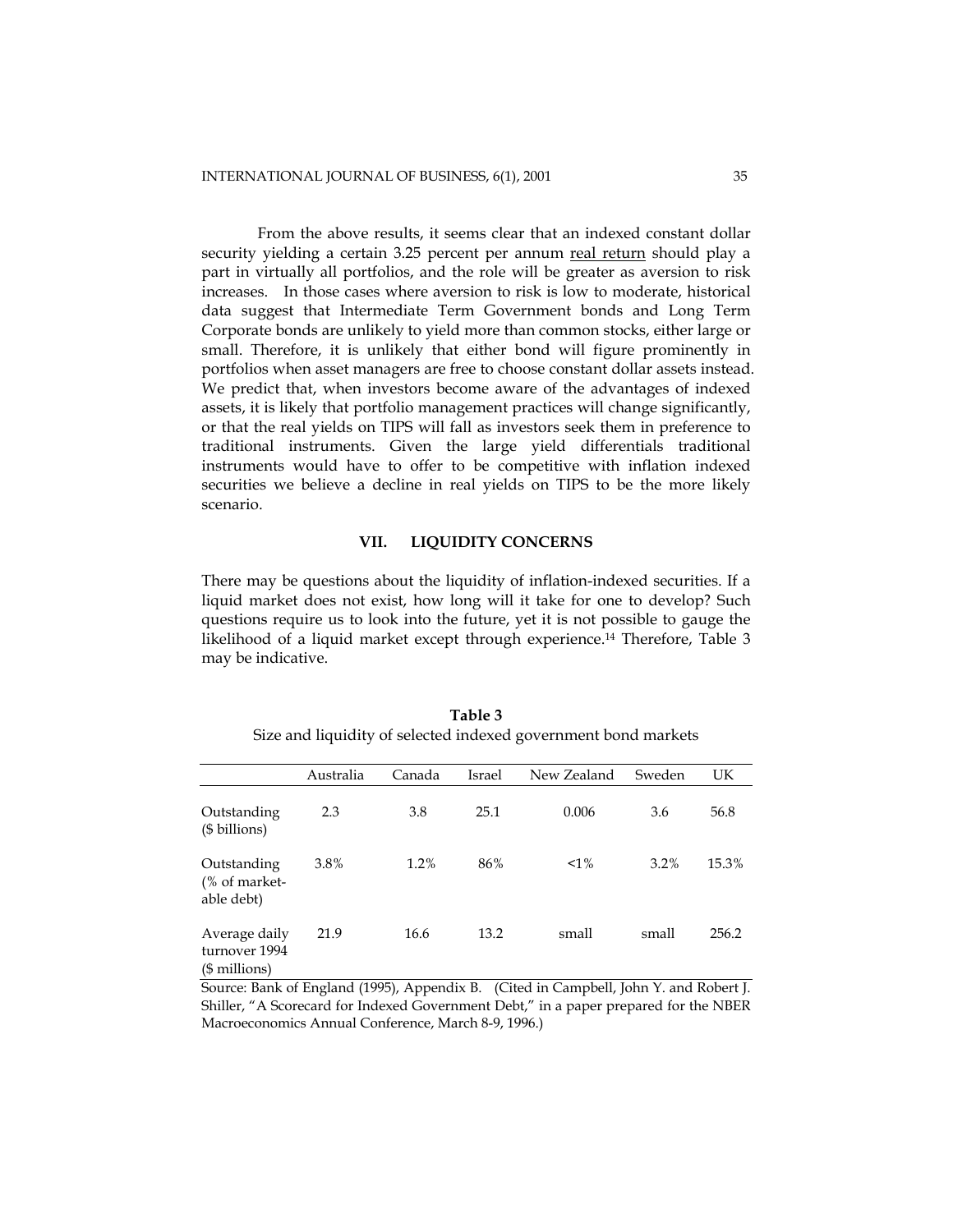In Israel, a small economy long afflicted with high inflation, inflation-indexed securities account for 86 percent of outstanding debt, with a modest daily turnover. In the U.K., arguably more similar to the U.S., such securities account for 15.3 percent of outstanding debt, with £256.2 million in daily turnover, or some 0.45 percent daily turnover of the amount outstanding. If predictions must be made, then we suggest that the U.S. experience will follow that of the U.K. and liquidity will be adequate.

# **VIII. WHAT IF INFLATION ADJUSTMENT IS DELAYED?**

The above portfolio analysis was repeated for the 1965-1995 period assuming the inflation adjustment was lagged by one, two or three months.15 The results with each lag are efficient frontiers that are simple linear combinations of small stocks and the real-return security offering a constant, inflation-adjusted return. (The results are not displayed here, but will be sent via e-mail to those who request them of the authors, in Quattro Pro or Excel spreadsheet form.)

# **IX. CONCLUSIONS**

Based on advantages suggested from analysis using historical returns data, an inflation-indexed, real-return asset like TIPS should replace the traditional Treasury bill as the notional risk-free asset. This raises questions concerning traditional portfolio management practices, the future form and yields of non-indexed securities, and the yields non-indexed securities will have to offer to be included in institutional portfolios. Our analysis suggests that either the real yields of indexed securities will decline, or the real returns of non-indexed securities will rise, or some combination of these, because the current real yield on TIPS is not in equilibrium vis-à-vis historical real yields on non-indexed securities.

Analysis of the periods 1926-1995, 1950-1995, and 1965-1995 was performed under Markowitz portfolio optimization to find asset weights along the efficient frontier. When a perfectly indexed constant dollar security is available, the remarkable result is that Treasury bills, Intermediate Term Government (IntGov) bonds, and Long-Term Corporate (LTCorp) bonds are not included in most efficient portfolios. This is paradoxical because the latter two securities figure prominently in most institutional portfolios today. Our analysis reveals that, in the presence of the constant dollar security with real yields at current levels, a sizeable interest premium would be necessary for these two securities to enter the efficient portfolio.

For IntGov to enter the efficient set a *real* yield premium of more than 29 basis points is required for all levels of risk aversion we considered. For a low level of risk aversion the IntGov security does not drive the constant dollar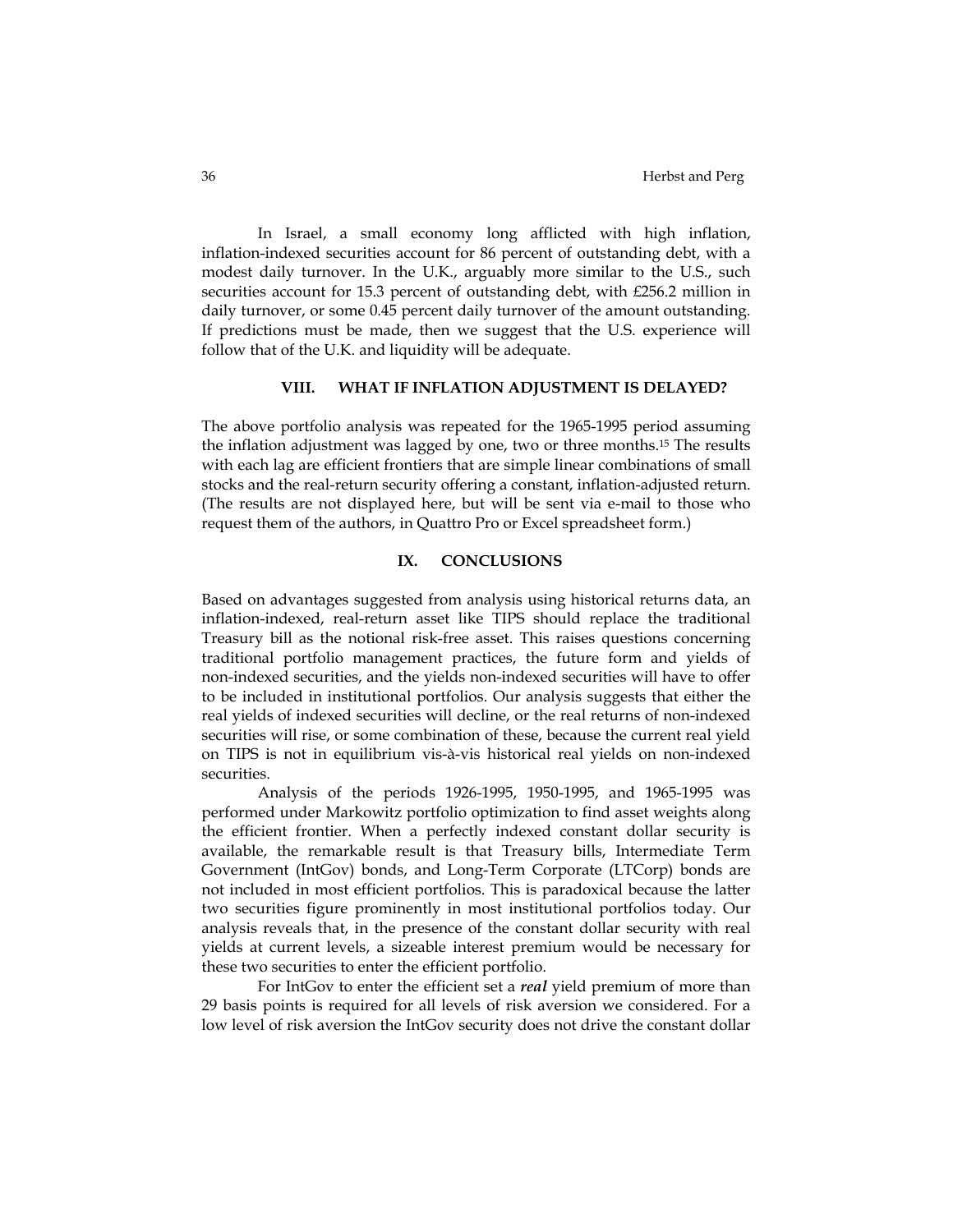asset from the efficient portfolio until the basis point differential is in the range of 39 to 44. But when risk aversion is high, even a real yield differential of 144 basis points only reduces the constant dollar asset to 16 percent of the portfolio.

With LTCorp, it takes a real yield differential of 75 basis points to enter the efficient portfolio. At a low level of risk aversion a yield difference of 125 basis points is required for LTCorp to drive the constant dollar asset from the portfolio entirely. For moderate risk aversion LTCorp needs 175 to 275 basis points real premium to do so. And for high risk aversion the constant dollar asset remains at 16.8 and 34.7 percent of the efficient portfolio even at real yield premiums of 375 and 625 basis points respectively.

The experience of countries that have a relatively long history of inflation-indexed securities, such as Israel and the U.K., suggests that these securities have the potential to become significant in the U.S. financial market. In the U.K., after about fifteen years of inflation-indexed gilts, the liquidity is such that approximately half a percent of the outstanding total turns over daily. And, it seems likely that continued acceptance and growth of U.S. indexed Treasuries will lead to eventual issuance of inflation-indexed corporate securities.

In conclusion, we suggest that money managers consider whether they can re-engineer their portfolios to include inflation-indexed securities. Corporate treasurers should consider whether it is preferable to offer the real yield premium that may be required for continued acceptance of ordinary non-indexed securities, or to offer their own indexed securities.

## **FOOTNOTES**

- 1. Those who advocate gold as an inflation hedge notwithstanding, precious metals are, at best, an imperfect substitute for inflation-indexed securities. See A.F. Herbst (1983, 1985).
- 2. In the U.K. there is an 8-month lag in the inflation adjustment.
- 3. In the U.S. the increment to principal that adjusts for the effects of inflation is subject to income tax as it accrues. Thus, in portfolios that are not tax sheltered, the holder incurs a tax on phantom income for which there is no cash flow until maturity of the instrument. The tax on phantom income is not limited to inflation-adjusted securities. The inflation component of the return on all debt securities is phantom income that is taxable under current tax code.
- 4. For details of the issue and federal income tax treatment the F*ederal Register* (1997).
- 5. PSA The Bond Market Trade Association (1996).
- 6. Campbell and Shiller (1996) state that there were clear signs in the late 1970s and early 1980s that private indexation schemes were getting started.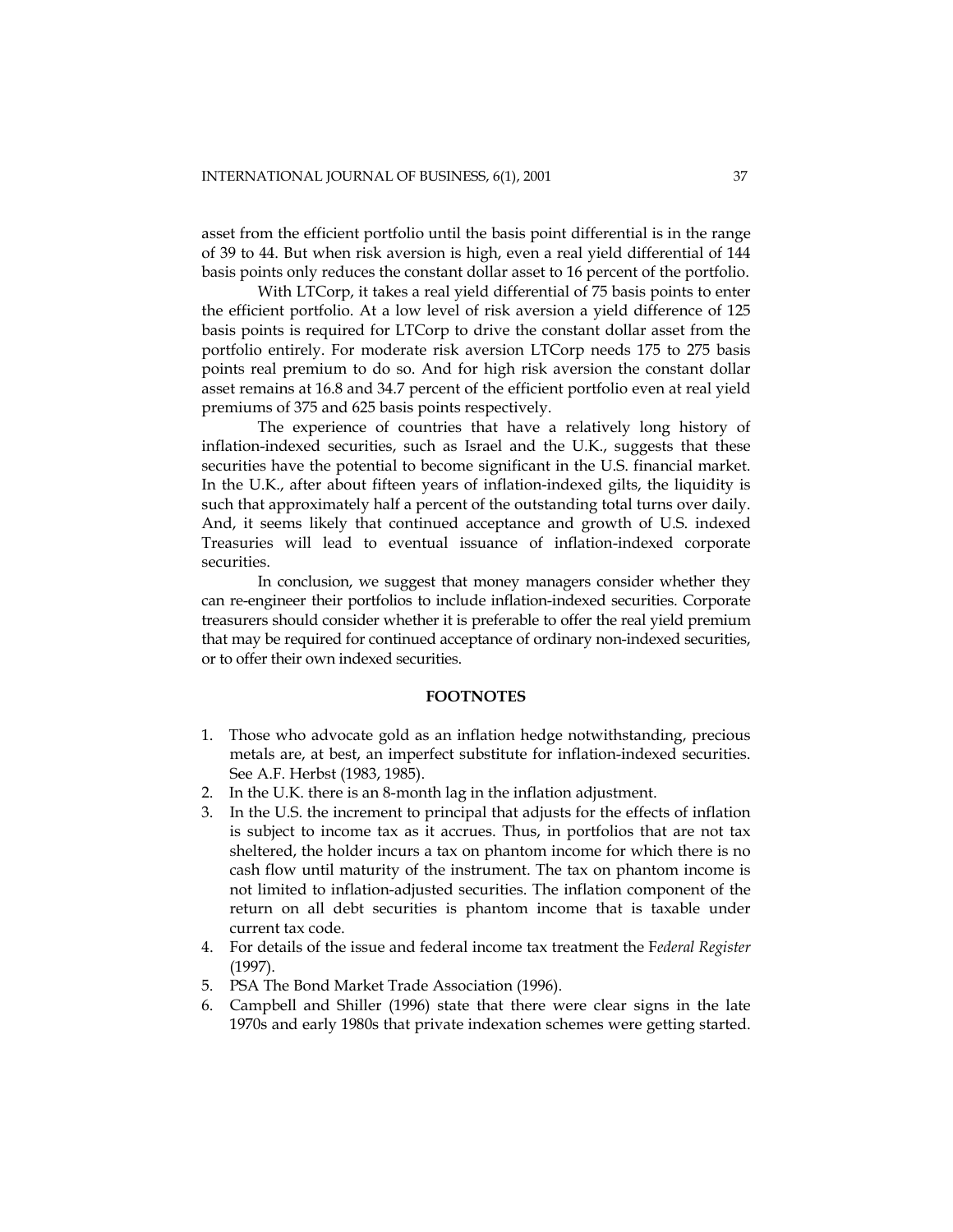They cite the 1979 inflation-adjusted mortgages of the Timbers Corporation, a New York real estate development company, and the Utah State Retirement System inflation-indexed mortgage program launched in 1982.

- 7. Campbell and Shiller (1996) call this a tax subsidy. We suggest that the word subsidy may be somewhat misleading because it is only relief from a tax liability that results from flawed tax law. In relative terms it may be a subsidy vis-à-vis other income sources, but in absolute terms it is not.
- 8. This is somewhat less than TIPS have yielded since their inception, a rate closer to 3.625 on average.
- 9. In a sense, if corporations were to issue inflation-indexed bonds, that would be tantamount, in an M&M sense, to stockholders issuing their own indexed bonds. In this paper we take a narrow, purely investor view point. We are not attempting, *a la* CAPM, to determine relative returns. We are taking asset prices and returns as given.
- 10. See Mao (1969), pp. 281-7.
- 11. Testing suggests both Excel 97 and Quattro Pro 8 use the same optimizer.
- 12. The inflation-indexed security provides a better proxy for the ideal risk-free asset, and thus better approximates the textbook assumption.
- 13. We are abstracting from this consideration, but under the CAPM for real rates above this rate of return, investors would prefer to issue their own indexed bonds, or to buy the leveraged stocks of corporations that issue these bonds on their behalf.
- 14. Currently, according to *The Wall Street Journal*, indexed Treasury notes and bonds have a bid-asked spread of about 1/32 per 100 of face value. This suggests there may already be good liquidity for these issues.
- 15. U.K. bonds are adjusted with an eight-month lag, but the U.S. TIPS are adjusted monthly. It is assumed that the computerized resources of the U.S. Treasury and the normal reporting of price indices would require at most a three-month lag to perform any adjustments for errors in reporting.

## **REFERENCES**

- Arak, M., and L. Kreicher, 1985, "The Real Rate of Interest: Inferences from the New UK Index Linked Gilts", *International Economic Review* 26, 399-408.
- Bach, G. L., and R. A. Musgrave, 1941, "A Stable Purchasing Power Bond," *American Economic Review*, 823-5.
- Bank of England, 1995, "The UK Index-Linked Gilt-Edged Market: Future Development", conference packet, September.
- Bartlett, Bruce, 1997, "Capital Gains, in Name Only", *The Wall Street Journal*, Thursday, May 29, p. A18.
- Breeden, Douglas T., Michael R. Gibbons, and Robert H. Litzenberger, 1989,